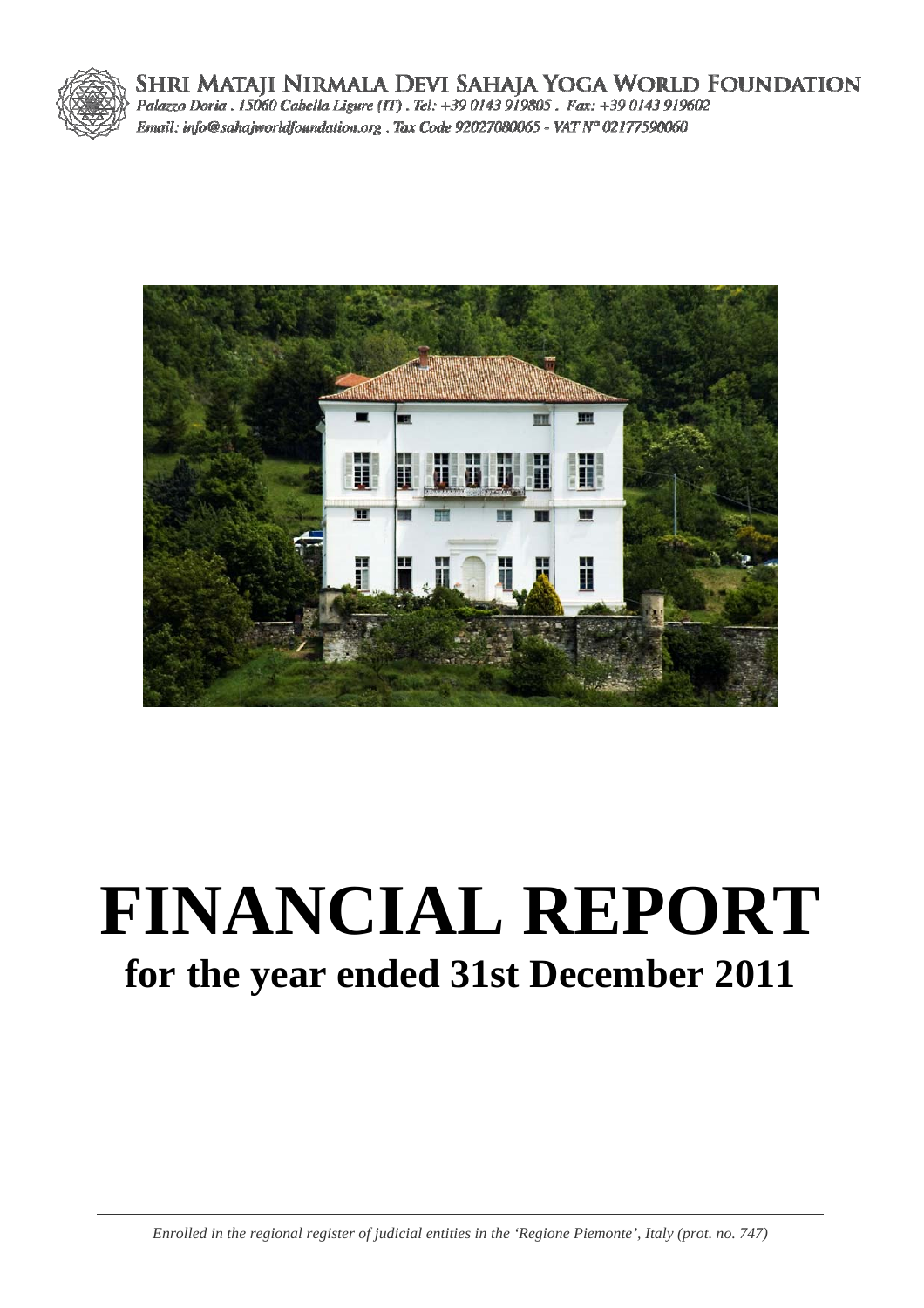## **CONTENTS**

Appendix I - Expense Details

Appendix II - Income Details

Appendix III - Tax Calculation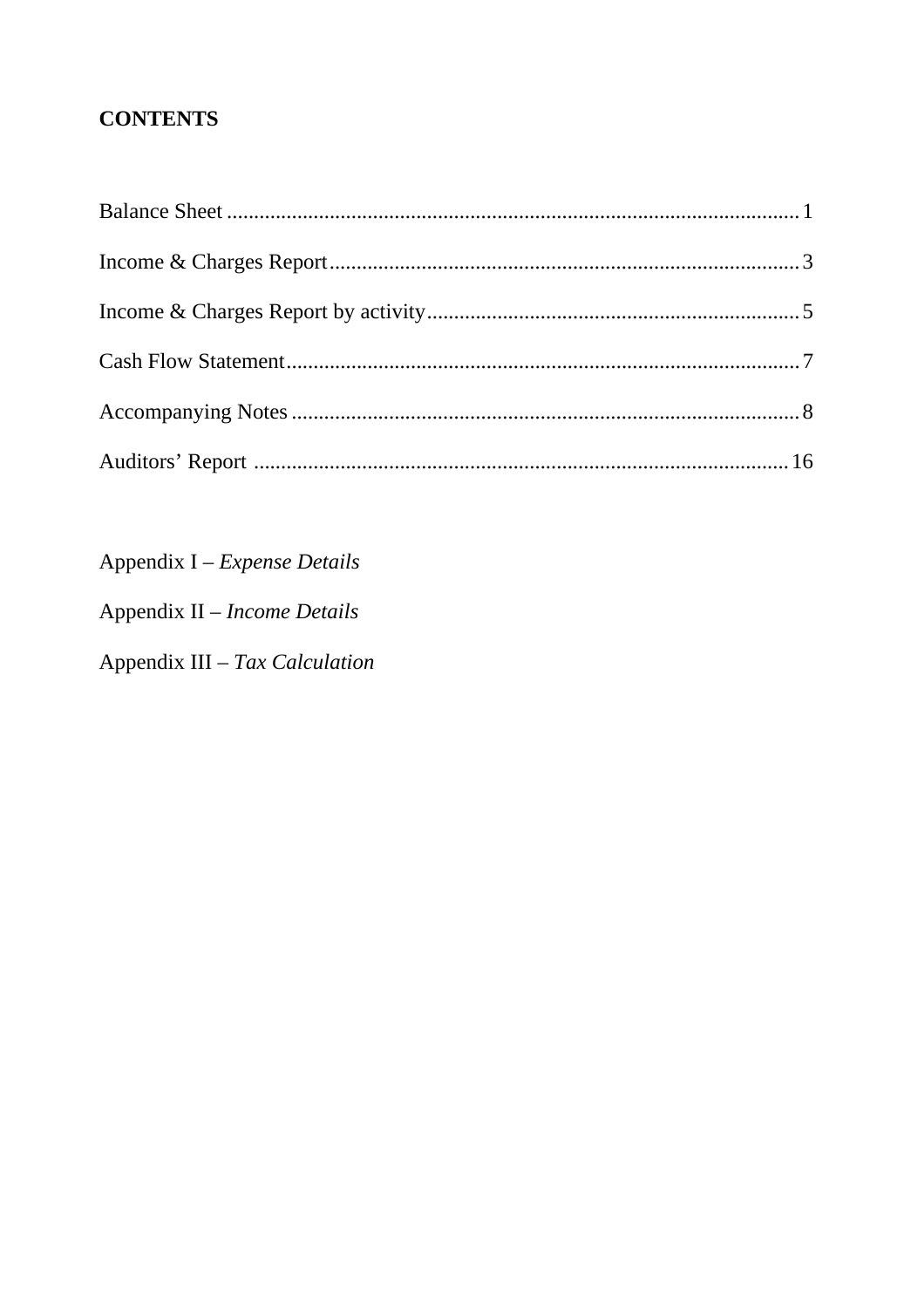SHRI MATAJI NIRMALA DEVI SAHAJA YOGA WORLD FOUNDATION<br>Palazzo Doria . 15060 Cabella Ligure (IT) . Tel: +39 0143 919805 . Fax: +39 0143 919602



Email: info@sahajworldfoundation.org. Tax Code 92027080065 - VAT N° 02177590060

## **FINANCIAL STATEMENTS AS AT 31/12/2011**

#### **BALANCE SHEET ASSETS**

|                                                                              | 2011                  |              | 2010                  |              |  |
|------------------------------------------------------------------------------|-----------------------|--------------|-----------------------|--------------|--|
| A) SUBSCRIBED CAPITAL UNPAID                                                 |                       | $\mathbf{0}$ |                       | $\mathbf{0}$ |  |
| <b>B) FIXED ASSETS</b><br><b>I. Intangible Assets</b><br>+ intangible assets | 27.382                | 2.147        | 25.687                | 12.644       |  |
| - accrued depreciation                                                       | (25.235)              |              | (13.043)              |              |  |
| <b>II. Tangible Assets</b><br>+ tangible assets<br>- accrued depreciation    | 4.021.022<br>(95.723) | 3.925.299    | 3.977.480<br>(62.120) | 3.915.360    |  |
| <b>III.</b> Financial Assets                                                 |                       | 0            |                       | $\bf{0}$     |  |
| <b>TOTAL FIXED ASSETS</b>                                                    |                       | 3.927.446    |                       | 3.928.004    |  |
| C) CURRENT ASSETS<br>I. Stock                                                |                       | 54.118       |                       | 105.293      |  |
| <b>II. Accounts Receivable</b><br>* within 12 months<br>* after 12 months    | 40.333<br>7.424       | 47.757       | 199.007<br>8.474      | 207.481      |  |
| <b>III.</b> Investments                                                      |                       | $\bf{0}$     |                       | $\mathbf 0$  |  |
| <b>IV. Cash and Cash Equivalents</b>                                         |                       | 370.308      |                       | 219.719      |  |
| <b>TOTAL CURRENT ASSETS</b>                                                  |                       | 472.183      |                       | 532.493      |  |
| D) PREPAYMENTS AND ACCRUED INCOME                                            |                       | 26.110       |                       | 26.407       |  |
| <b>TOTAL ASSETS</b>                                                          |                       | 4.425.739    |                       | 4.486.904    |  |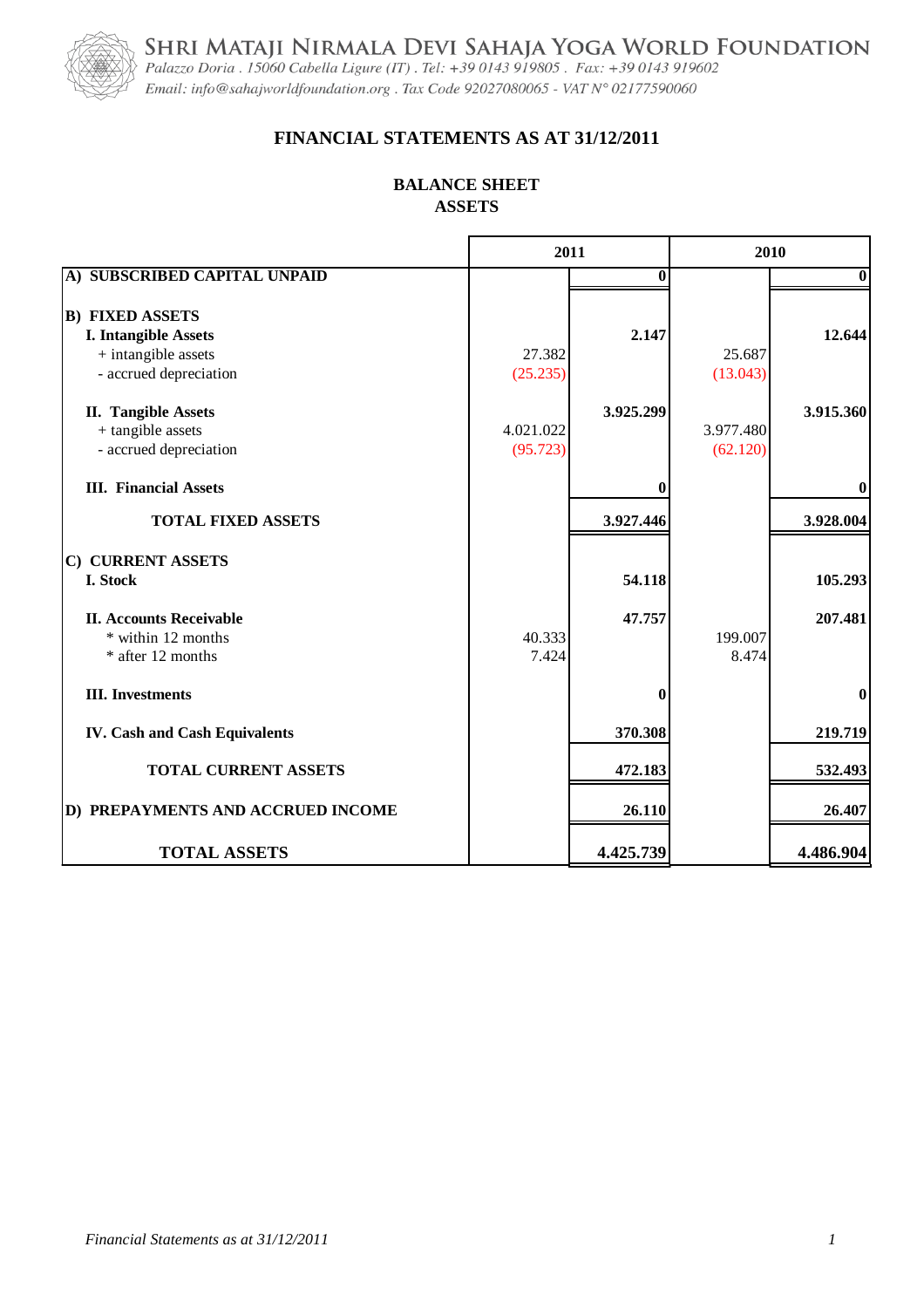SHRI MATAJI NIRMALA DEVI SAHAJA YOGA WORLD FOUNDATION<br>Palazzo Doria . 15060 Cabella Ligure (IT) . Tel: +39 0143 919805 . Fax: +39 0143 919602



Email: info@sahajworldfoundation.org. Tax Code 92027080065 - VAT N° 02177590060

#### **EQUITY AND LIABILITIES BALANCE SHEET**

|                                                  | 2011      |           | 2010      |              |
|--------------------------------------------------|-----------|-----------|-----------|--------------|
| A) EQUITY                                        |           | 4.206.260 |           | 4.104.759    |
| <b>Endowment Fund</b><br>L.                      | 1.950.000 |           | 1.950.000 |              |
| <b>Share Premium Account</b><br>$\Pi$ .          |           |           |           |              |
| <b>Revaluation Reserve</b><br>III.               |           |           |           |              |
| IV.<br>Legal Reserve                             |           |           |           |              |
| Reserve for own Shares<br>V.                     |           |           |           |              |
| VI.<br><b>Statutory Reserves</b>                 |           |           |           |              |
| VII. Other Reserves                              |           |           |           |              |
| VIII. Profit or Loss Brought Forward             | 2.154.759 |           | 1.952.798 |              |
| IX. Profit or Loss for the Fininacial Year       | 101.501   |           | 201.961   |              |
| <b>B) PROVISIONS FOR LIABILITIES AND CHARGES</b> |           |           |           | $\mathbf{0}$ |
| C) TERMINATION INDEMNITIES FUND                  |           | 30.568    |           | 22.678       |
| D) ACCOUNTS PAYABLE                              |           | 179.861   |           | 212.195      |
| * within 12 months                               | 179.861   |           | 212.195   |              |
| * after 12 months                                | ∩         |           |           |              |
| E) ACCRUALS AND DEFERRED INCOME                  |           | 9.050     |           | 147.272      |
| <b>TOTAL EQUITY AND LIABILTIES</b>               |           | 4.425.739 |           | 4.486.904    |
| MEMORANDUM ACCOUNT<br><b>Bank Guarantee</b>      | 100.000   |           |           |              |

Leasing 67.748

I hereby declare that the present balance conforms to legal requirements: On behalf of the Board of Directors

Vice President Aldo Antonino Gandolfi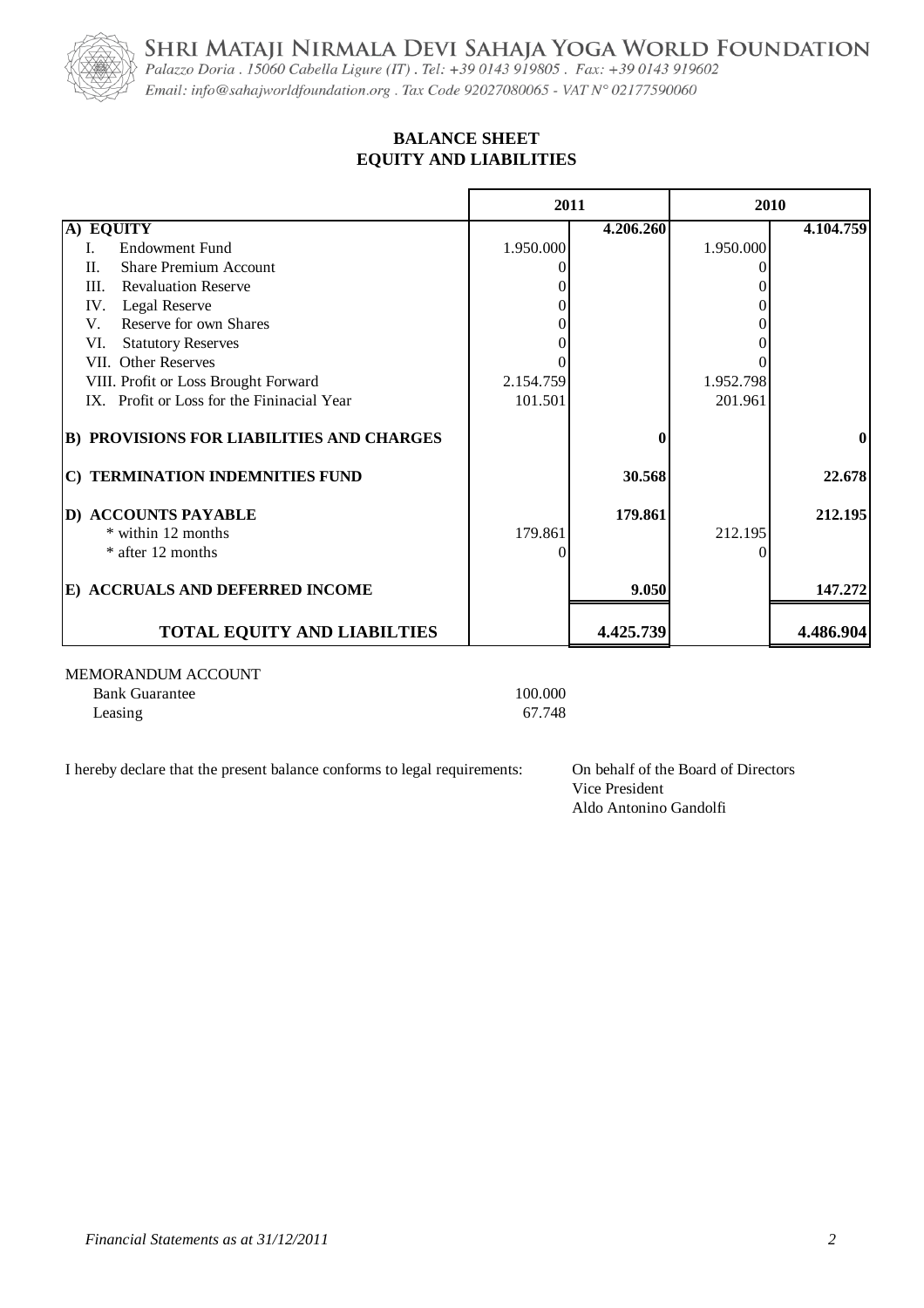

SHRI MATAJI NIRMALA DEVI SAHAJA YOGA WORLD FOUNDATION<br>Palazzo Doria . 15060 Cabella Ligure (IT) . Tel: +39 0143 919805 . Fax: +39 0143 919602

Email: info@sahajworldfoundation.org. Tax Code 92027080065 - VAT N° 02177590060

#### **INCOME AND CHARGES STATEMENT**  $\blacksquare$

|                                                | 2011     |           | 2010      |           |
|------------------------------------------------|----------|-----------|-----------|-----------|
| A) INCOME FROM OPERATING ACTIVITY              |          |           |           |           |
| 1) Revenue from Sales and Services             | 400.034  |           | 431.861   |           |
| 2) Stock Variations                            | $\Omega$ |           | $\theta$  |           |
| 3) Orders Variations                           | $\Omega$ |           | 0         |           |
| 4) Increase in Asset Value due to Improvements | 30.429   |           | 144.243   |           |
| 5) Other Operating Income                      | 809.797  |           | 1.148.310 |           |
|                                                |          |           |           |           |
| TOTAL INCOME OPERATING ACTIVITY                |          | 1.240.260 |           | 1.724.414 |
| <b>B) CHARGES FROM OPERATING ACTIVITY</b>      |          |           |           |           |
| 6) Raw Materials & Consumables                 |          | 33.055    |           | 114.211   |
| 7) Services                                    |          | 588.875   |           | 729.031   |
| 8) Use of Third Party Assets                   |          | 67.934    |           | 172.826   |
| 9) Staff Costs                                 |          | 242.642   |           | 252,405   |
| a) Wages and salaries                          | 167.943  |           | 186.162   |           |
| b) Social Security Costs                       | 61.702   |           | 53.609    |           |
| c) Termination Indemnity Costs                 | 12.997   |           | 12.634    |           |
| e) Other Staff Costs                           | 0        |           | $\theta$  |           |
| 10) Depreciation                               |          | 45.795    |           | 71.152    |
| a) Intangible Assets                           | 12.192   |           | 12.052    |           |
| b) Tangible Assets                             | 33.603   |           | 29.988    |           |
| d) Writedowns                                  | $\theta$ |           | 29.112    |           |
| 11) Variations in Stock                        |          | 51.175    |           | (25.325)  |
| 12) Risk Fund                                  |          |           |           |           |
| 13) Other Reserves                             |          |           |           |           |
| 14) Other Operating Expenses                   |          | 194.087   |           | 220.362   |
| TOTAL CHARGES OPERATING ACTIVITY               |          | 1.223.563 |           | 1.534.662 |
|                                                |          |           |           |           |
| DIFFERENCE BETWEEN INCOME AND CHARGES          |          |           |           |           |
| FROM OPERATING ACTIVIES (A - B)                |          | 16.697    |           | 189.752   |
| C) FINANCIAL INCOME AND CHARGES                |          |           |           |           |
| 15) Income from Stocks and Shares              |          |           |           |           |
| 16) Other Financial Income                     |          | 1.249     |           | 972       |
| d) Other                                       | 1.249    |           | 972       |           |
| 17) Interest and Other Financial Charges       |          | (8.800)   |           | (8.248)   |
| <b>TOTAL</b> $(15 + 16 - 17)$                  |          | (7.551)   |           | (7.276)   |
|                                                |          |           |           |           |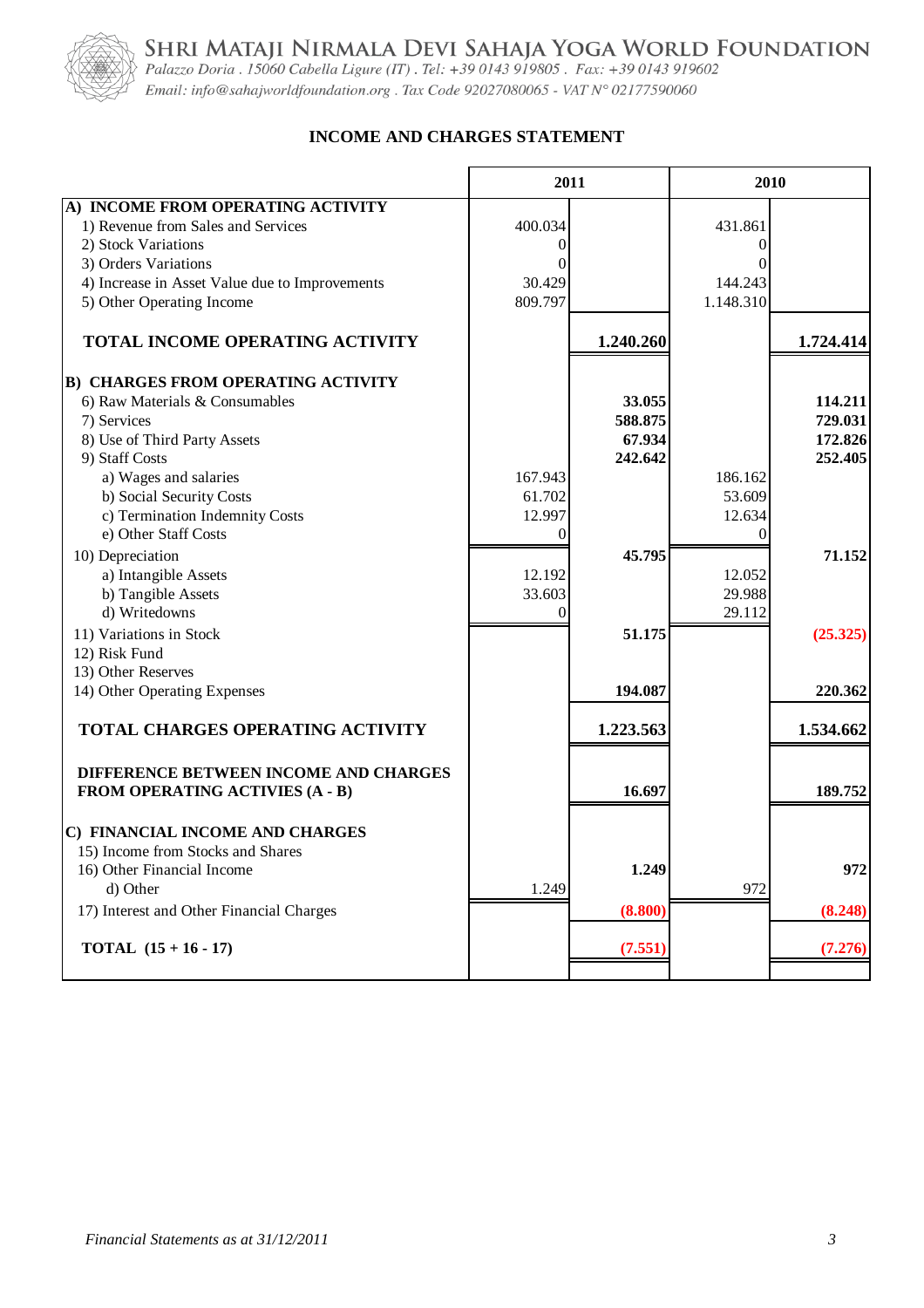

SHRI MATAJI NIRMALA DEVI SAHAJA YOGA WORLD FOUNDATION<br>Palazzo Doria . 15060 Cabella Ligure (IT) . Tel: +39 0143 919805 . Fax: +39 0143 919602 Email: info@sahajworldfoundation.org. Tax Code 92027080065 - VAT N° 02177590060

#### **INCOME AND CHARGES STATEMENT (cont.)**

|                                                                                                     | 2011                |                  |          | 2010            |
|-----------------------------------------------------------------------------------------------------|---------------------|------------------|----------|-----------------|
| D) ADJUSTMENTS TO VALUE OF FINANCIAL ASSETS<br>18) Revaluations<br>19) Devaluations                 | $\overline{0}$<br>0 |                  | 0        |                 |
| <b>TOTAL VALUE OF ADJUSTMENTS (18 - 19)</b>                                                         |                     |                  |          |                 |
| E) EXTRAORDINARY INCOME AND CHARGES<br>20) Income<br>21) Charges                                    |                     | 102.544<br>(949) |          | 30.029<br>(127) |
| TOTAL EXTRAORDINARY INCOME AND CHARGES<br>$(20 - 21)$                                               |                     | 101.595          |          | 29.902          |
| PROFIT OR LOSS BEFORE TAX<br>$(\mathbf{A} \cdot \mathbf{B} + \mathbf{C} + \mathbf{D} + \mathbf{E})$ |                     | 110.741          |          | 212.378         |
| 22) Income Tax<br>* current                                                                         | (9.240)             | (9.240)          | (10.417) | (10.417)        |
| 26) Profir or Loss for the Period                                                                   |                     | 101.501          |          | 201.961         |

I hereby declare that the present balance conforms to legal requirements: On behalf of the Board of Directors

Vice President Aldo Antonino Gandolfi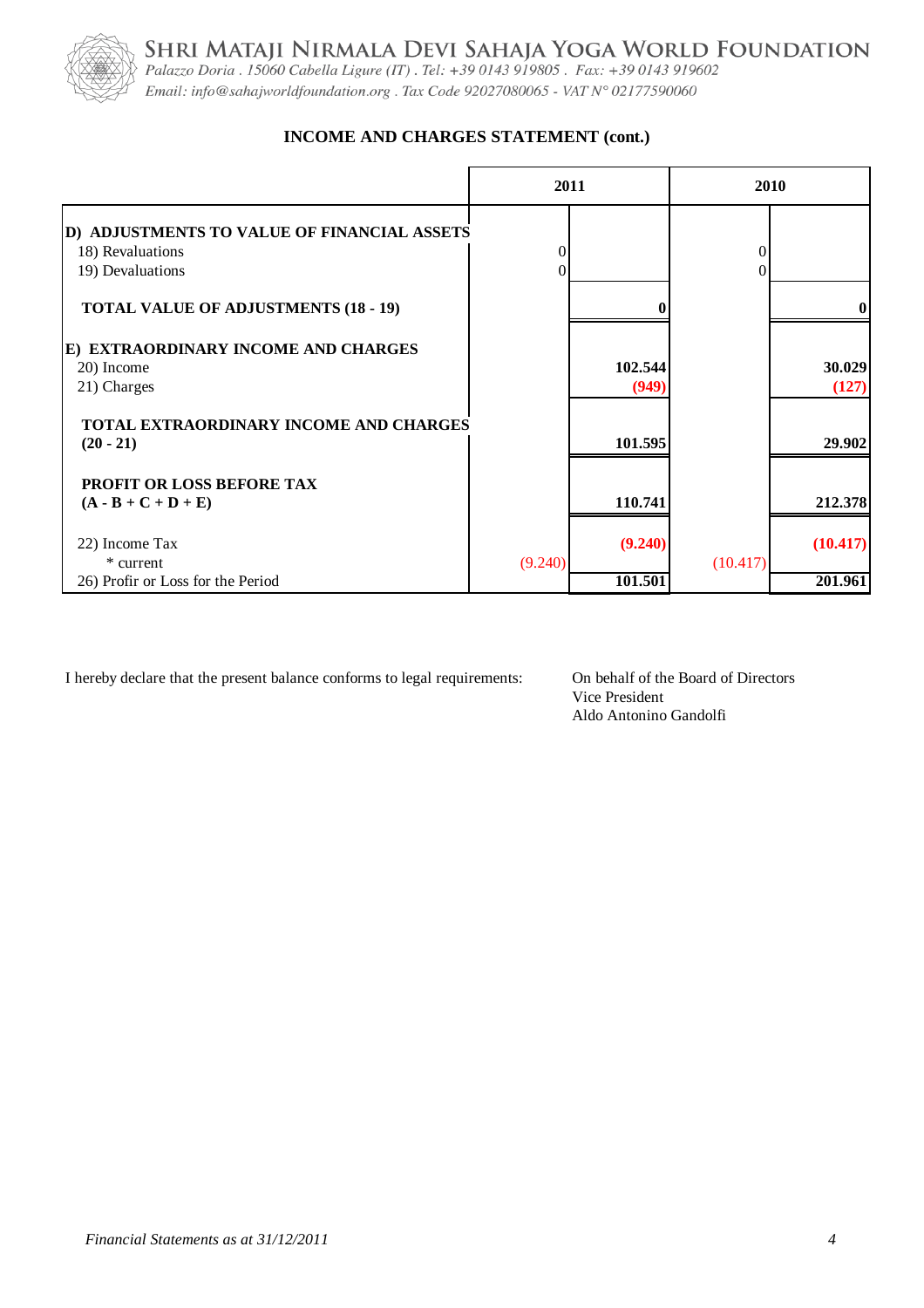FONDAZIONE MONDIALE SHRI MATAJI NIRMALA DEVI SAHAJA YOGA



Palazzo Doria . 15060 Cabella Ligure (IT) . Tel: +39 0143 919805 . Fax: +39 0143 919602 Email: info@sahajworldfoundation.org . C.F. 92027080065 - P. IVA. 02177590060

#### **INCOME & CHARGES STATEMENT BY ACTIVITY 31/12/2011**

|                                                | <b>Institutional Activity</b> |         | <b>Commercial Activity</b> |           | <b>School Activity</b> |           |
|------------------------------------------------|-------------------------------|---------|----------------------------|-----------|------------------------|-----------|
| A) INCOME FROM OPERATING ACTIVITY              |                               |         |                            |           |                        |           |
| 1) Revenue from Sales and Services             | $\theta$                      |         | 125.334                    |           | 274.700                |           |
| 2) Stock Variations                            | 0                             |         |                            |           |                        |           |
| 3) Orders Variations                           |                               |         |                            |           |                        |           |
| 4) Increase in Asset Value due to Improvements | 30.429                        |         |                            |           | 0                      |           |
| 5) Other Operating Income                      | 736.997                       |         | 72.800                     |           | 0                      |           |
| TOTAL INCOME OPERATING ACTIVITY                |                               | 767.426 |                            | 198.134   |                        | 274.700   |
| <b>B) CHARGES FROM OPERATING ACTIVITY</b>      |                               |         |                            |           |                        |           |
| 6) Raw Materials and Consumables               |                               |         |                            | 33.055    |                        |           |
| 7) Services (see Appendix I)                   |                               | 193.096 |                            | 285.618   |                        | 110.161   |
| 8) Use of Third Party Assets (see Appendix I)  |                               | 30.394  |                            | 3.800     |                        | 33.740    |
| 9) Staff Costs                                 |                               | 89.398  |                            | 24.427    |                        | 128.817   |
| a) Wages and salaries                          | 55.403                        |         | 18.445                     |           | 94.095                 |           |
| b) Social Security Costs                       | 28.353                        |         | 5.564                      |           | 27.784                 |           |
| c) Termination Indemnity Costs                 | 5.642                         |         | 418                        |           | 6.938                  |           |
| e) Other Staff Costs                           | $\overline{0}$                |         | 0                          |           | 0                      |           |
| 10) Depreciation                               |                               | 45.795  |                            | 0         |                        | $\bf{0}$  |
| a) Intangible Assets                           | 12.192                        |         | 0                          |           | 0                      |           |
| b) Tangible Assets                             | 33.603                        |         | $\theta$                   |           | $\Omega$               |           |
| d) Writedowns                                  | 0                             |         | $\Omega$                   |           |                        |           |
| 11) Stock Variations                           |                               |         |                            | 51.175    |                        |           |
| 12) Risk Fund                                  |                               |         |                            |           |                        | 0         |
| 13) Other Reserves                             |                               |         |                            |           |                        |           |
| 14) Other Operating Expenses (see Appendix I)  |                               | 74.111  |                            | 1.642     |                        | 118.334   |
| <b>TOTAL CHARGES OPERATING ACTIVITY</b>        |                               | 432.794 |                            | 399.717   |                        | 391.052   |
| DIFFERENCE BETWEEN INCOME AND CHARGES          |                               |         |                            |           |                        |           |
| <b>FROM OPERATING ACTIVIES (A - B)</b>         |                               | 334.632 |                            | (201.583) |                        | (116.352) |
| C) FINANCIAL INCOME AND CHARGES                |                               |         |                            |           |                        |           |
| 16) Other Financial Income                     | 356                           |         |                            |           | 885                    |           |
| 17) Interest and Other Financial Charges       | (6.093)                       |         | (1.421)                    |           | (1.286)                |           |
| <b>TOTAL</b> (16 - 17)                         |                               | (5.737) |                            | (1.413)   |                        | (401)     |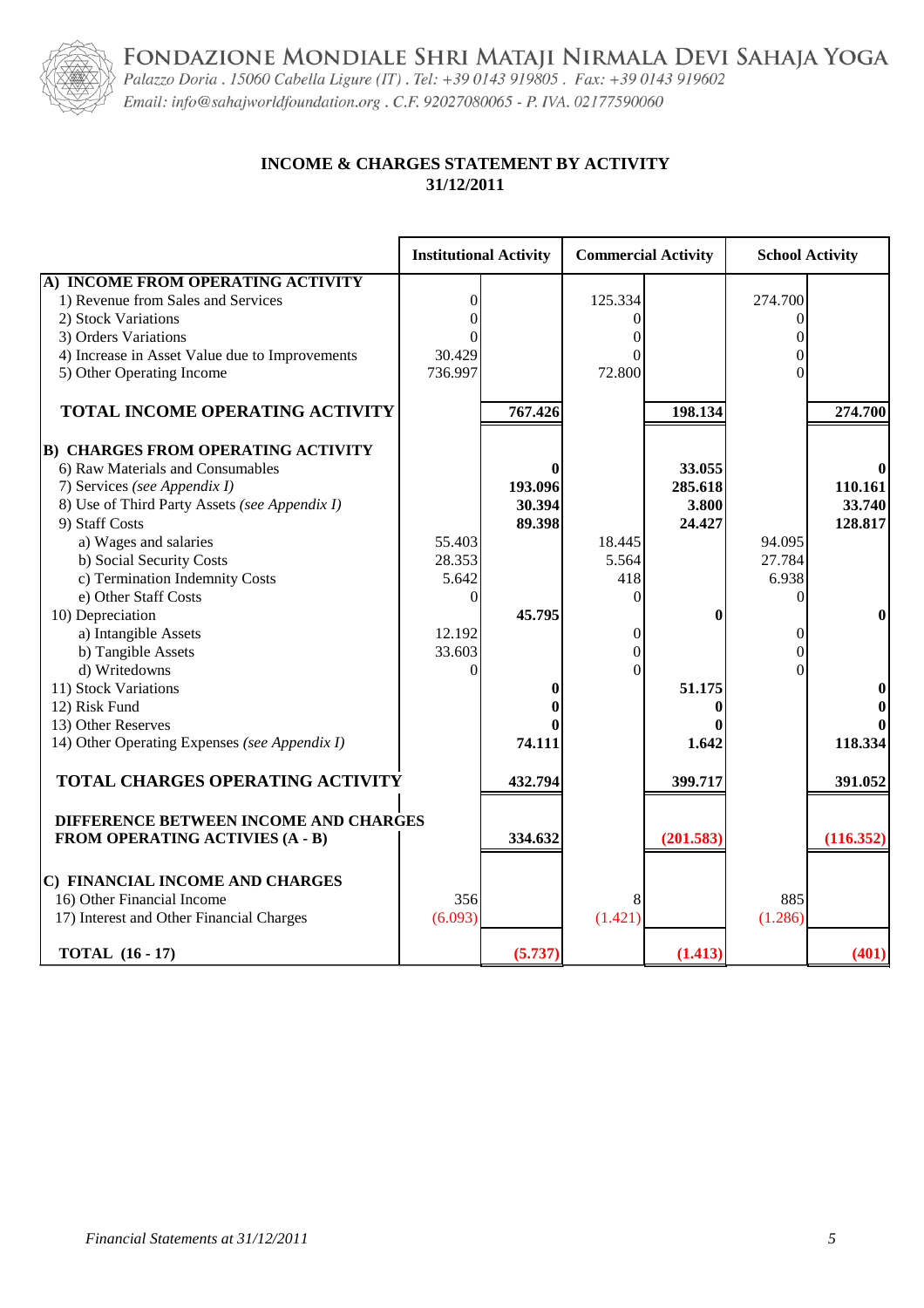FONDAZIONE MONDIALE SHRI MATAJI NIRMALA DEVI SAHAJA YOGA Palazzo Doria . 15060 Cabella Ligure (IT) . Tel: +39 0143 919805 . Fax: +39 0143 919602



Email: info@sahajworldfoundation.org . C.F. 92027080065 - P. IVA. 02177590060

#### **31/12/2011 INCOME & CHARGES STATEMENT BY ACTIVITY (CONT.)**

|                                                                                                                    |                  | <b>Institutional Activity</b> | <b>Commercial Activity</b> |           | <b>School Activity</b> |                      |
|--------------------------------------------------------------------------------------------------------------------|------------------|-------------------------------|----------------------------|-----------|------------------------|----------------------|
| D) ADJUSTMENTS TO VALUE OF FINANCIAL ASSETS<br>18) Revaluations<br>19) Devaluations                                |                  |                               | $\theta$<br>0              |           |                        |                      |
| <b>TOTAL VALUE OF ADJUSTMENTS (18 - 19)</b>                                                                        |                  |                               |                            |           |                        | $\bf{0}$             |
| E) EXTRAORDINARY INCOME AND CHARGES<br>20) Income<br>21) Charges                                                   | 102.544<br>(949) |                               | $\theta$                   |           |                        |                      |
| TOTAL EXTRAORDINARY INCOME AND CHARGES                                                                             |                  | 101.595                       |                            |           |                        | $\mathbf{0}$         |
| $(20 - 21)$<br>PROFIT OR LOSS BEFORE TAX<br>$(\mathbf{A} \cdot \mathbf{B} + \mathbf{C} + \mathbf{D} + \mathbf{E})$ |                  | 430.490                       |                            | (202.996) |                        | (116.753)            |
| 22) Income Tax<br>* current<br>26) Profir or Loss for the Period                                                   |                  | (5.240)<br>425.250            |                            | (202.996) |                        | (4.000)<br>(120.753) |

I hereby declare that the present balance conforms to legal requirements: On behalf of the Board of Directors

Vice President Aldo Antonino Gandolfi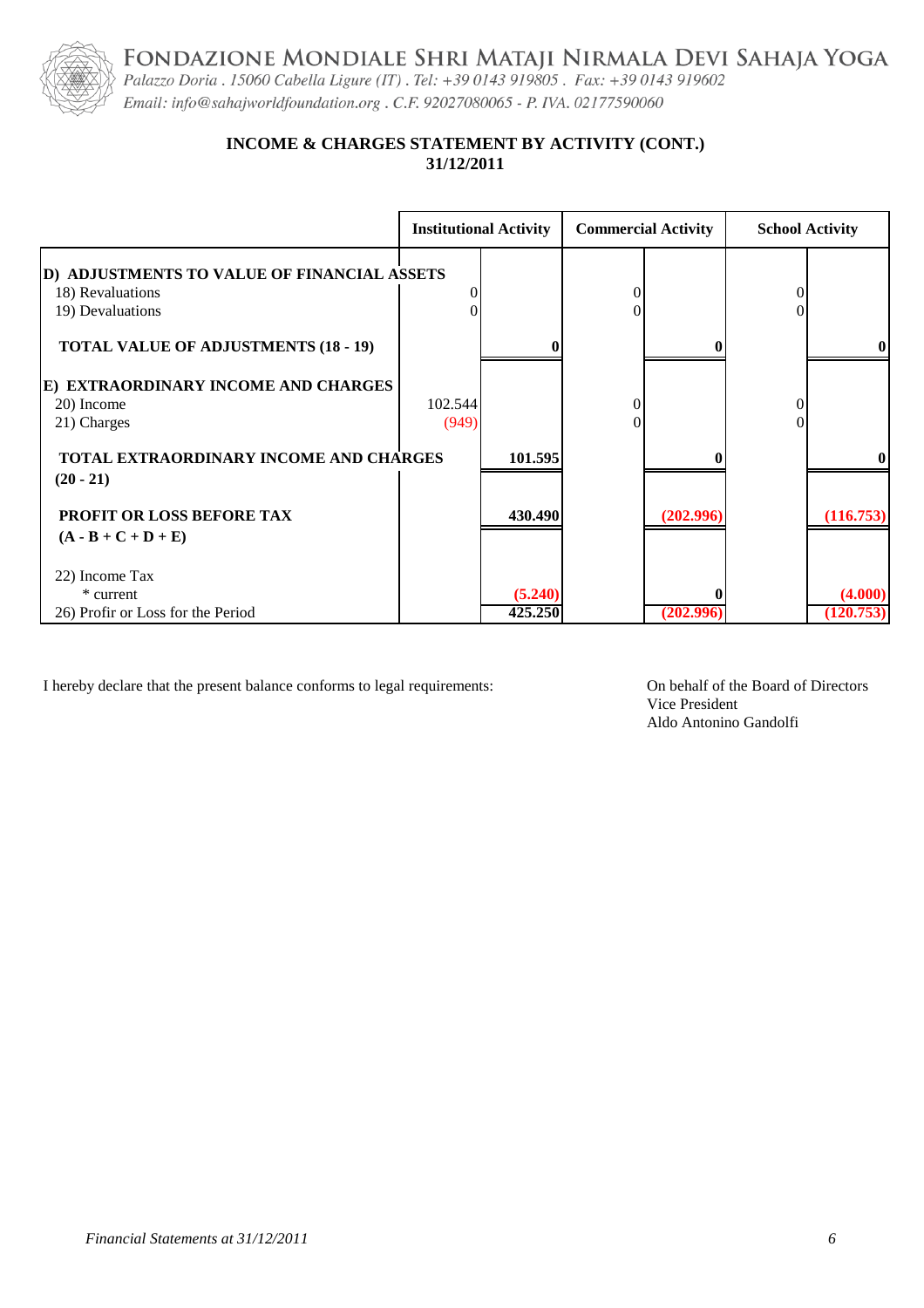FONDAZIONE MONDIALE SHRI MATAJI NIRMALA DEVI SAHAJA YOGA Palazzo Doria . 15060 Cabella Ligure (IT) . Tel: +39 0143 919805 . Fax: +39 0143 919602



Email: info@sahajworldfoundation.org . C.F. 92027080065 - P. IVA. 02177590060

#### **CASH FLOW STATEMENT 2011**

| A) CASH SITUATION BEGIING O PERIOD                             |               | 219.719          |
|----------------------------------------------------------------|---------------|------------------|
|                                                                |               |                  |
|                                                                |               |                  |
| <b>B) CASH FLOWS FROM OPERATING ACTIVITIES</b>                 |               | 195.824          |
| Profit (loss) for the period                                   |               | 98.716           |
| Depreciation and reserves                                      |               | 45.795           |
| Net variations in Termination Indemnity Costs                  |               | 7.889            |
| Net variations in stock                                        |               | 51.175           |
| (Increase) decrease in accounts receivable                     |               | 159.618          |
| Increase (decrease) in debts towards suppliers and other debts |               | (29.444)         |
| Net variations in prepayments and accrued income               |               | (137.925)        |
|                                                                |               |                  |
| C) CASH FLOWS FROM INVESTMENT ACTIVITIES                       |               | (45.235)         |
| (Investment) disinvesment in fixed assets                      |               |                  |
| Financial                                                      |               |                  |
| Intangible                                                     |               | (1.694)          |
| Tangible                                                       |               | (43.541)         |
| Reductions depreciation fund                                   |               |                  |
| D) CASH FLOWS FROM FINANCIAL ACTIVITIES                        |               | 0                |
| Increase to endowment fund                                     |               | $\overline{0}$   |
| Reimbursements                                                 |               | 0                |
| New loans                                                      |               | 0                |
|                                                                |               |                  |
|                                                                |               |                  |
| E) NET CASH FLOWS FOR THE PERIOD                               | $(B + C + D)$ | 150.589          |
|                                                                |               |                  |
| F) CASH SITUATION END OF PERIOD                                | $(A + E)$     | 370.308          |
| of which:                                                      |               |                  |
| - bank deposits                                                |               | 366.963          |
| - petty cash                                                   |               | 3.345            |
| - bank overdrafts                                              |               | $\boldsymbol{0}$ |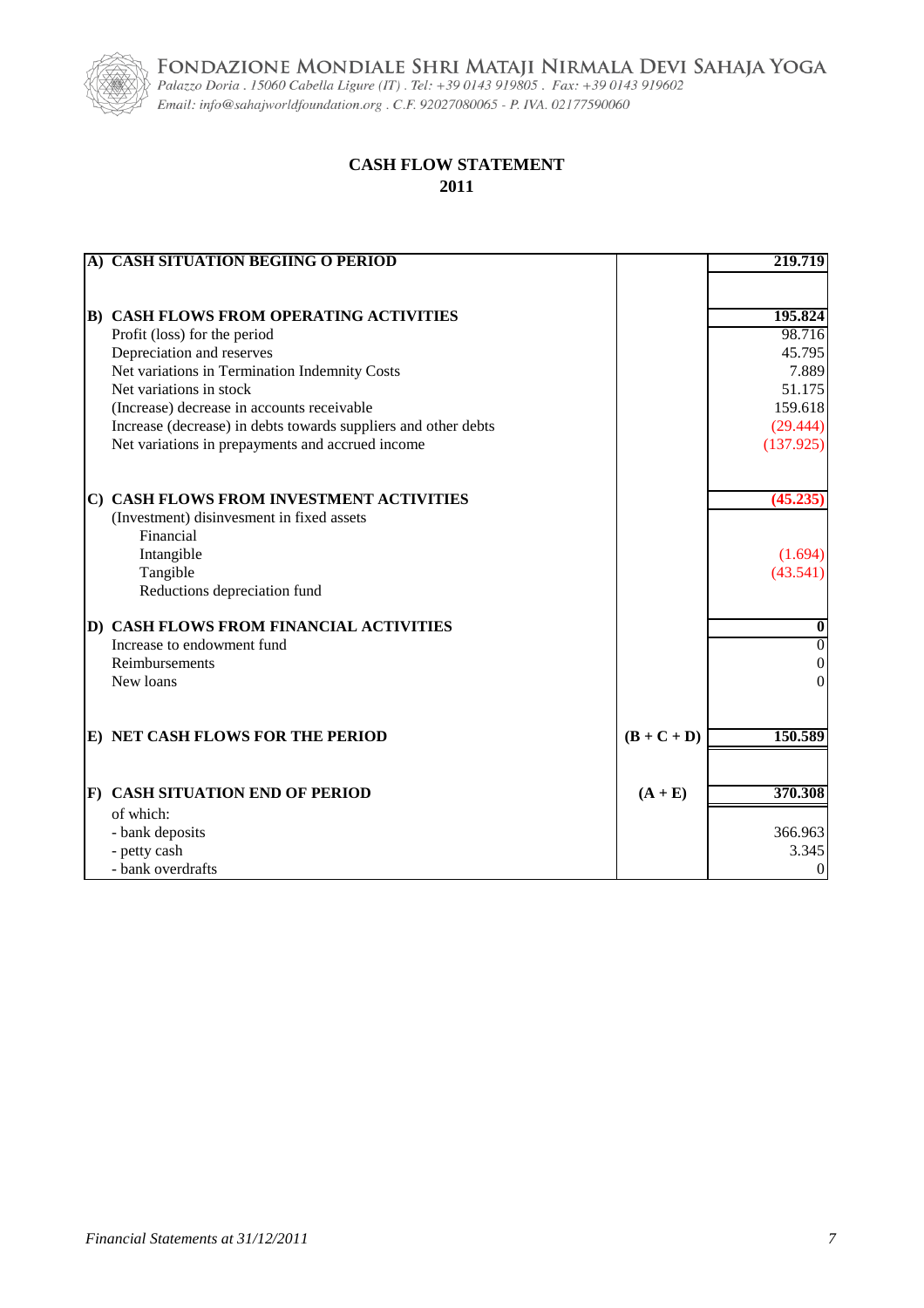## **ACOMAPNYING NOTES TO THE FINANCIAL STATEMENTS for the year ended 31/12/2011**

## **1. STRUCTURE AND CONTENT**

The Foundation's Financial Statements have been drawn up based on criteria established by the Accountants Commission for non-profit organizations.

The Financial Statements for the year ended December 31, 2011 comprise the Balance Sheet, the Income and Charges Report, the Income and Charges Report for the Commercial Activity, the Notes, the Cash Flow Statement and Auditors' Report.

Where possible, the Financial Statements for 2011 have been set alongside those of 2010 so as to assist comparison between the figures and to highlight variations.

The Foundation is a non-profit organization with the following object: "perpetuating, documenting and spreading all over the world, the knowledge of the teachings of Mrs. Shrivastava Chandrika Prasad Nirmala, and of supporting, all over the world, the practice of meditation founded by Her, known as Sahaja Yoga".

On the 23<sup>rd</sup> February 2011 the founder and inspiration of the Foundation, Mrs. Nirmala Srivastava, known throughout the world as H.H. Shri Mataji Nirmala Devi, took her 'Samadhi', leaving behind a spiritual heritage whose advancement remains the key purpose of the Foundation. As such the Board of Directors felt it necessary to reaffirm the mission of the Foundation based on the guidelines provided by Shri Mataji in the years since the establishment of the Foundation.

In particular they reconfirmed the decision to use the Foundation's properties in the Val Borbera as a World Centre of experimentation and study of the teachings of Shri Mataji, a place of international convergence and exchange linked to cultural initiatives inspired by Sahaja Yoga, the meditation discovered by Shri Mataji and practiced throughout the world. On this basis, as in previous years, in 2011 over 10 separate seminars end events were organized on the properties of the Foundation in Cabella Ligure, Albera Ligure and Carrega Ligure, attracting around 15,000 people from all over the globe. The economic impact and substance of these events are reflected in the financial statements.

Also reconfirmed is the decision to develop in the Val Borbera a centre of excellence in education, a project that was launched by the founder herself. The home schooling project in Cabella is the first project of this sort. Established in 2008, it has slowly grown over the years, with enrolments for 2012 predicted at around 90/100 pupils. In 2011 minor improvements were made to the infrastructure ahead of plans, developed in the course of 2011, to carry out major expansion work in 2012.

On the other hand, the board decided to reconsider the role of the Foundation in the production and sale of DVDs, CDs and books based on the teachings of Shri Mataji, handing back to NIPC the management functions relating to Shri Mataji's intellectual property. NIPC is a non-profit organization based in the USA which owns the intellectual property and is responsible for protecting it from misuse or abuse. The need for a dedicated entity able to successfully and costeffectively promote and distribute Shri Mataji's books and talks throughout the world, induced the Board of Directors to close down the commercial activity of the Foundation in this field and to support the creation of a company with this sole purpose, under the control of NIPC. Any future profits of this company will be channeled back to the Foundation through NIPC. The 2011 balance sheet, therefore, reflects a significant reduction of activity in this area, which was formally closed at the end of 2011.

The Foundation keeps separate accounts for any commercial activity it is involved in, recording VAT and preparing sectional income and charges statements, as required by Italian law.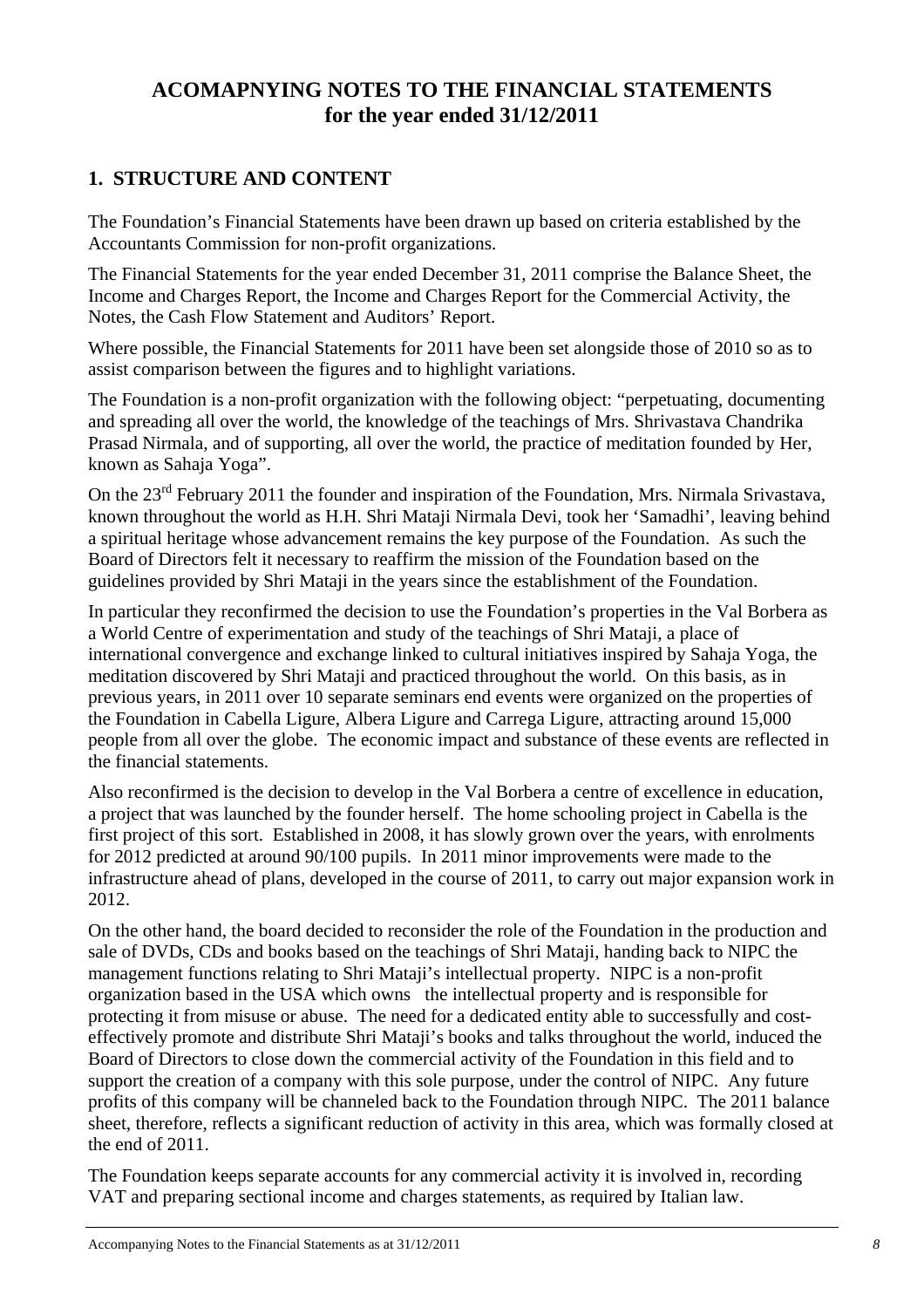#### **1.1 Evaluation Criteria**

The key evaluation criteria used in drawing up the financial report remain substantially unchanged from last financial year and, in observance of art. 2426 c.c., are as follows:

#### Intangible Fixed Assets

These are recorded at the original cost of purchase or production, including subsidiary costs, and systematically depreciated over the period of their predicted useful lifetime.

#### Tangible Fixed Assets

Tangible assets are classified into categories and recorded at their purchase price or cost of production and have been depreciated based on the economic opportunities they still offer.

Valued net of accrued depreciation, they are systematically depreciated every financial year based on established rates, as recorded below.

For assets acquired in the current financial year, the rate of depreciation is reduced by 50%, taking into account the average, useful lifetime of the property.

Maintenance costs, being an ordinary expense, are recorded in their entirety in the Income and Charges Report.

#### Stock

Unsold stock is recorded at the average cost purchase over the financial year.

#### Accounts Receivable

Accounts receivable are recorded at their presumed conversion value.

#### Investments which do not involve fixed assets

Investments are valued at the purchase or subscription cost, duly reduced in the case of a downturn in share value.

#### Cash and Cash Equivalents

These are recorded at their nominal value.

#### Prepayments and Accrued Income

Income and charges common to two or more financial years are recorded in this category so as to respect the principles of accrual based accounting. The division of the amounts is calculated based on the concept of time of realisation.

#### Termination Indemnity Fund

The termination indemnity fund is set aside to cover the debt owed to employees in conformity with Italian law and national collective labour contracts.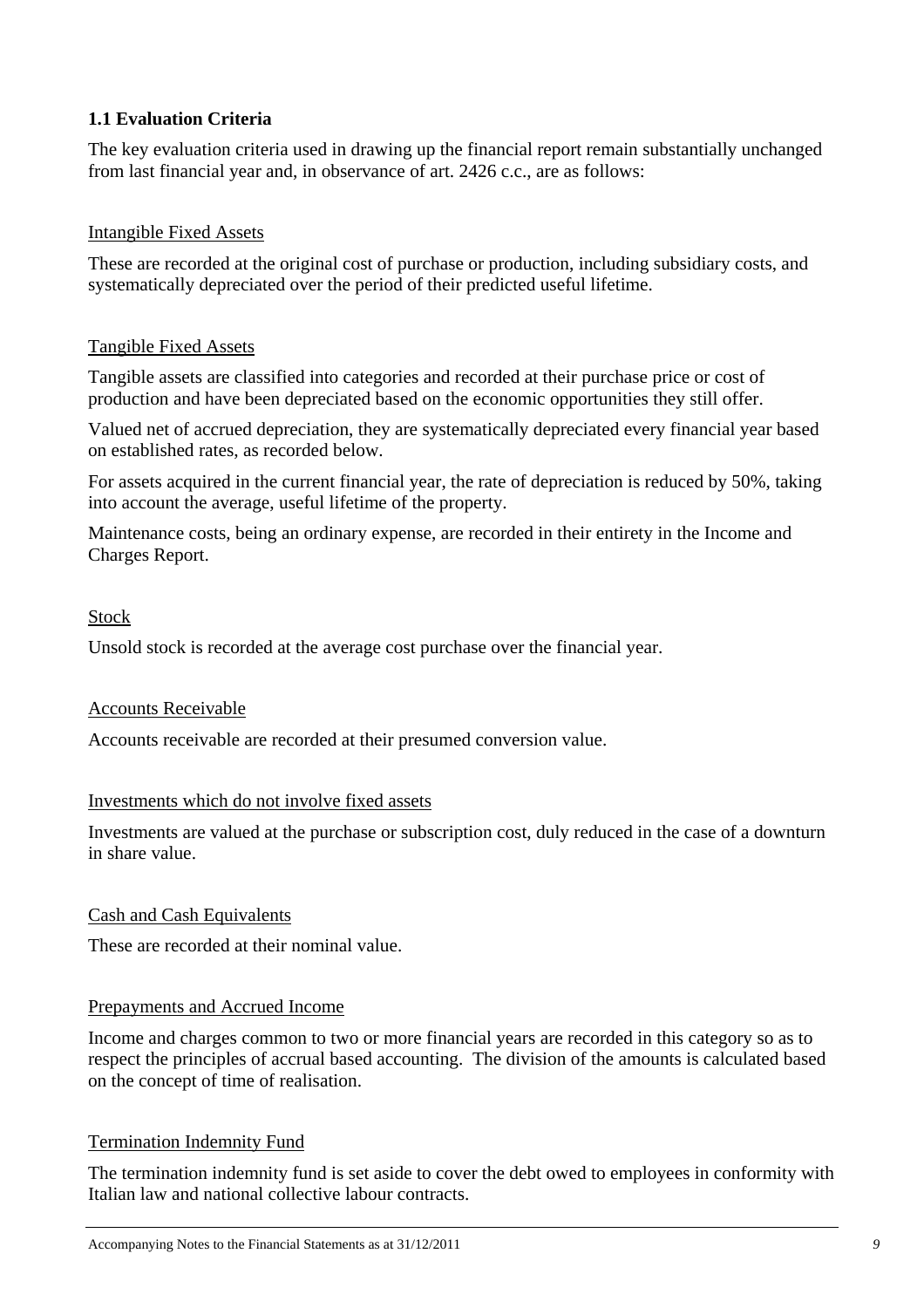#### Accounts Payable

Accounts payable are recorded at their nominal value.

Taxes

Income tax is set aside so as to comply with Italian law, taking into account any applicable exemptions.

#### **1.2 Other Information**

Income and charges have been calculated according to the principles of accrual based accounting, such that the effects of transactions and other events are recognised when they occur, and not when cash or cash equivalents are received or paid. They are recorded in the accounting records and reported in the Financial Statements of the periods to which they relate.

The criteria used to establish values are based on the principle of neutrality and remain unvaried with respect to the preceding financial year.

#### **Currency**

Unless otherwise indicated, the figures reported in the financial statements (Balance Sheet, Income & Charges Report and Notes) are expressed in Euros, rounded off to the nearest whole number.

## **2. NOTES ON BALANCE SHEET ITEMS UNDER 'ASSETS'**

#### **2.1 Fixed Assets**

For the two categories of fixed assets (tangible and intangible) special tables have been prepared (see below) showing their historical value, past depreciation and past revaluations, changes over the financial year and the closing balance.

#### Intangible Assets

These consist of costs borne for the acquisition of software and the creation of an internet site.

The internet site was launched in 2010 and correlates to the commercial activity which was terminated in 2011. As such it has been depreciated over just two financial years.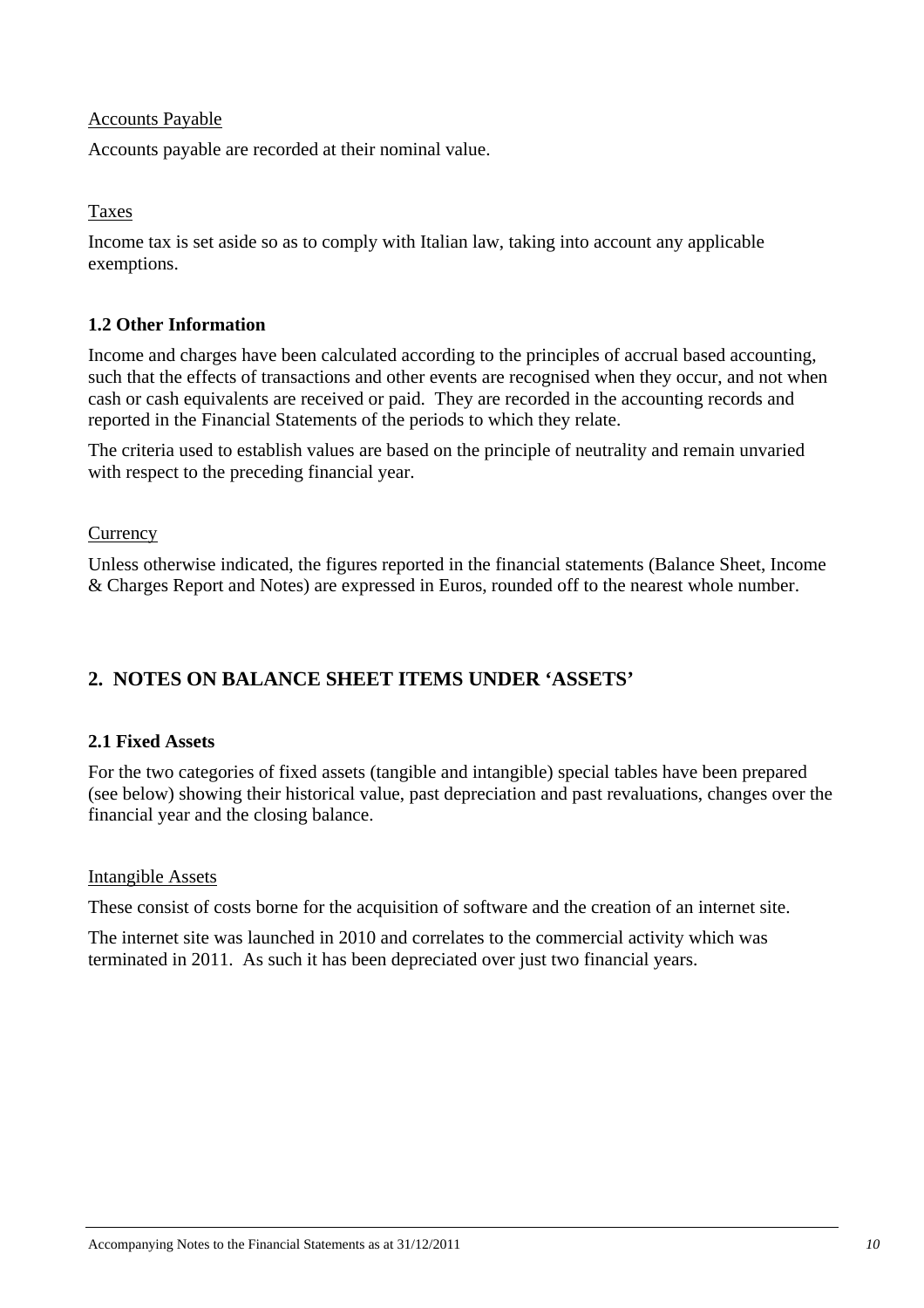| <b>INTANGIBLE FIXED ASSTES</b>        | software | internet site | <b>TOTAL</b> |
|---------------------------------------|----------|---------------|--------------|
| Historical value                      | 2.087    | 23.600        | 25.687       |
| Past depreciation fund                | 1.230    | 11.745        | 12.975       |
| Value start of financial year         | 857      | 11.855        | 12.712       |
| Sales during financial year           | 0        |               | $\Omega$     |
| Reductions depreciation fund          | 0        |               | $\theta$     |
| Purchases during financial year       | 1.695    |               | 1.695        |
| Depreciation during financial year    | 625      | 11.635        | 12.260       |
| Net value                             | 1.927    | 220           | 2.147        |
| <b>Total depreciation fund</b>        | 1.855    | 23.380        | 25.235       |
| Historical cost end of financial year | 3.782    | 23.600        | 27.382       |

#### Tangible Assets

In the tables that follow the most significant transactions relating to tangible fixed assets are analysed.

Depreciation has not been applied to the buildings and the land which were donated to the Foundation at the time of its constitution by its founder, Mrs. Srivastava Chandrika Prasad Nirmala, because they are not considered to have lost value over time or due to wear and tear. The investments made on improving the properties over the financial year have been capitalised.

Office furniture and equipment was also purchased. A car was also purchased.

Depreciation of tangible fixed assets is calculated from the moment they start being used based on their hypothetical useful lifetime and residual possibility of use; in the first year of use the rate of depreciation is reduced by 50%. The rates of depreciation have been calculated with reference to accepted fiscal norms.

| <b>Description</b>          | Rate of<br><b>Depreciation</b> |
|-----------------------------|--------------------------------|
| <i>Vehicles</i>             | <b>20%</b>                     |
| Equipment                   | 15%                            |
| <i>Furniture</i>            | 12%                            |
| Electronic office equipment | <b>20%</b>                     |

|                                       | Land    | <b>Buildings</b> | <b>Total</b> |
|---------------------------------------|---------|------------------|--------------|
| <b>Historical value</b>               | 338.736 | 3.425.556        | 3.764.292    |
| Value start of financial vear         | 338.736 | 3.425.556        | 3.764.292    |
| Sales during financial year           |         |                  |              |
| Purchases during financial year       |         | 42.311           | 42.311       |
| Net value                             | 338.736 | 3.467.867        | 3.806.603    |
| <b>Total depreciation fund</b>        |         |                  |              |
| Historical cost end of financial year | 338.736 | 3.467.867        | 3.806.603    |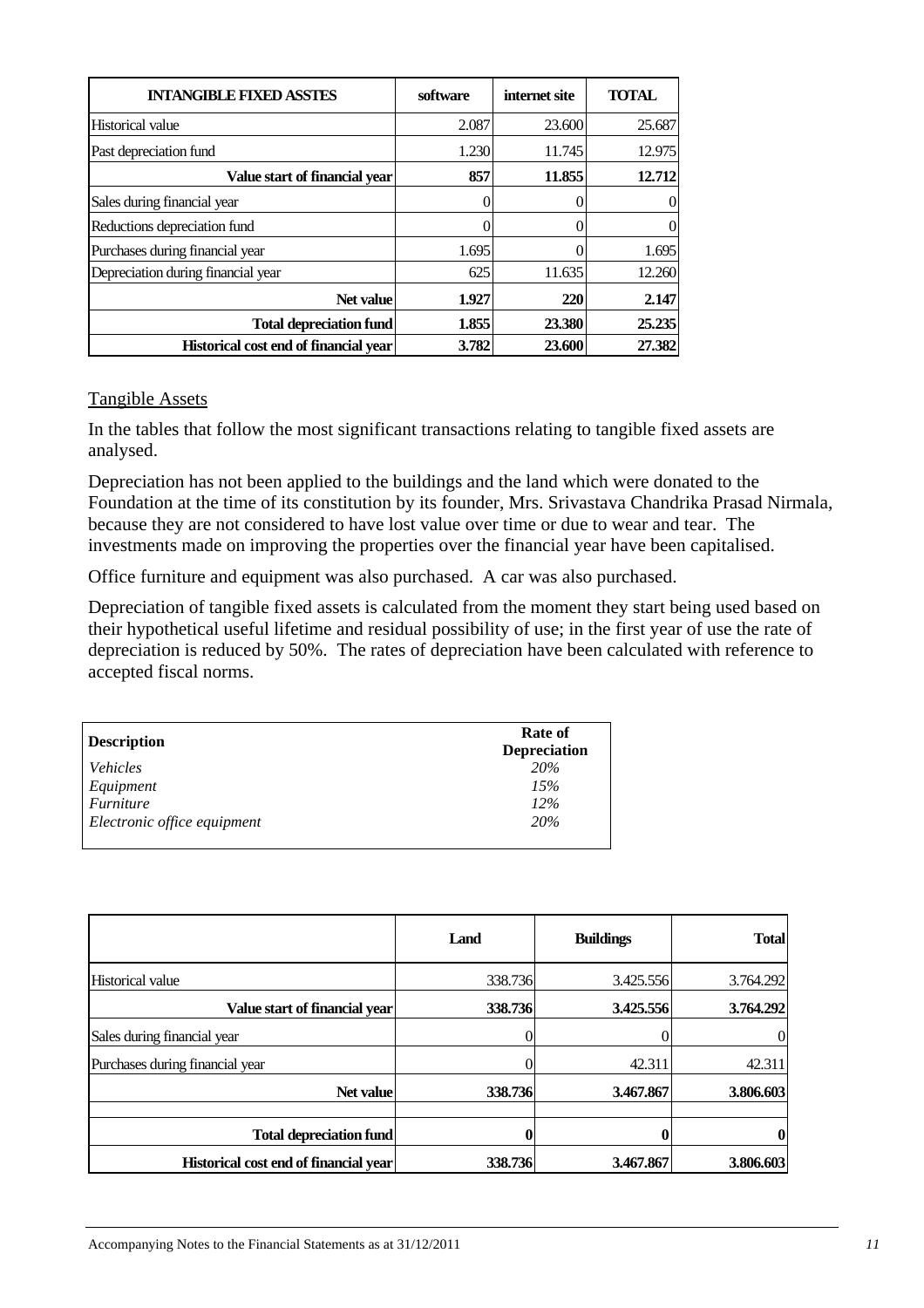| <b>Other Property</b>                 | <b>Furniture</b> | Electronic<br>Equipment | Equipment | <b>Vehicles</b> | <b>Special</b><br><b>Machinary</b> | <b>Totale</b> |
|---------------------------------------|------------------|-------------------------|-----------|-----------------|------------------------------------|---------------|
| Historical value                      | 105.358          | 21.031                  | 25.950    | 57.500          | 3.350                              | 213.189       |
| Past depreciation fund                | 23.822           | 7.305                   | 5.318     | 25.425          | 251                                | 62.121        |
| Value start of financial vear         | 81.536           | 13.726                  | 20.632    | 32,075          | 3.099                              | 151.068       |
| Sales during financial year           | 0                | 0                       |           |                 | $\mathbf{0}$                       |               |
| Reductions depreciation fund          | 0                | 0                       | 0         |                 | 0                                  | 0             |
| Purchases during financial year       | 0                | 655                     | 575       |                 | 0                                  | 1.230         |
| Depreciation during financial year    | 12.642           | 4.272                   | 3.936     | 12.250          | 502                                | 33.602        |
| Net value                             | 68.894           | 10.109                  | 17.271    | 19.825          | 2.597                              | 118.696       |
|                                       |                  |                         |           |                 |                                    |               |
| <b>Total depreciation fund</b>        | 36.464           | 11.577                  | 9.254     | 37.675          | 753                                | 95.723        |
| Historical cost end of financial year | 105.358          | 21.686                  | 26.525    | 57.500          | 3.350                              | 214.419       |

#### **2.2 Current Assets**

#### Stock

This refers to goods (DVDs, CDs and books) unsold as of the 31<sup>st</sup> December 2011. Compared to 2010, stock has decreased by  $\epsilon$ 51,175=. During the 2011 financial year the related commercial activity was terminated.

#### Accounts Receivable

As of 31<sup>st</sup> December 2011 accounts receivable from clients totalled  $\epsilon$ 23,157=. They include invoices not yet issued for  $\epsilon$ 418=. Accounts receivable are calculated net of write-downs, which amount to  $\epsilon$ 1,219= and have significantly decreased following the closure of the commercial activity. In fact, accounts receivable refer purely to the school activity.

Other accounts receivable amount to  $\epsilon$ 24,600=, consisting of credit with social security (INPS) and with the inland revenue;  $\epsilon$ 12,500 from national and regional income tax (IRES & IRAP), net of income tax due for this financial year.

Accounts receivable after the end of the financial year refer to receivable securities.

Accounts receivable after more than five financial years are not recorded.

#### Cash and Cash Equivalents

These consist of  $\text{\textsterling}366,963=$  deposited in bank accounts and  $\text{\textsterling}3,345=$  deposited as petty cash.

This is a decrease of around  $\epsilon$ 60,000= compared to the balance of approx.  $\epsilon$ 532,000= at the end of last financial year.

#### **2.3 Prepayments and Accrued Income**

Prepayments for insurance, financing fees and/or leasing were not recorded for this financial year.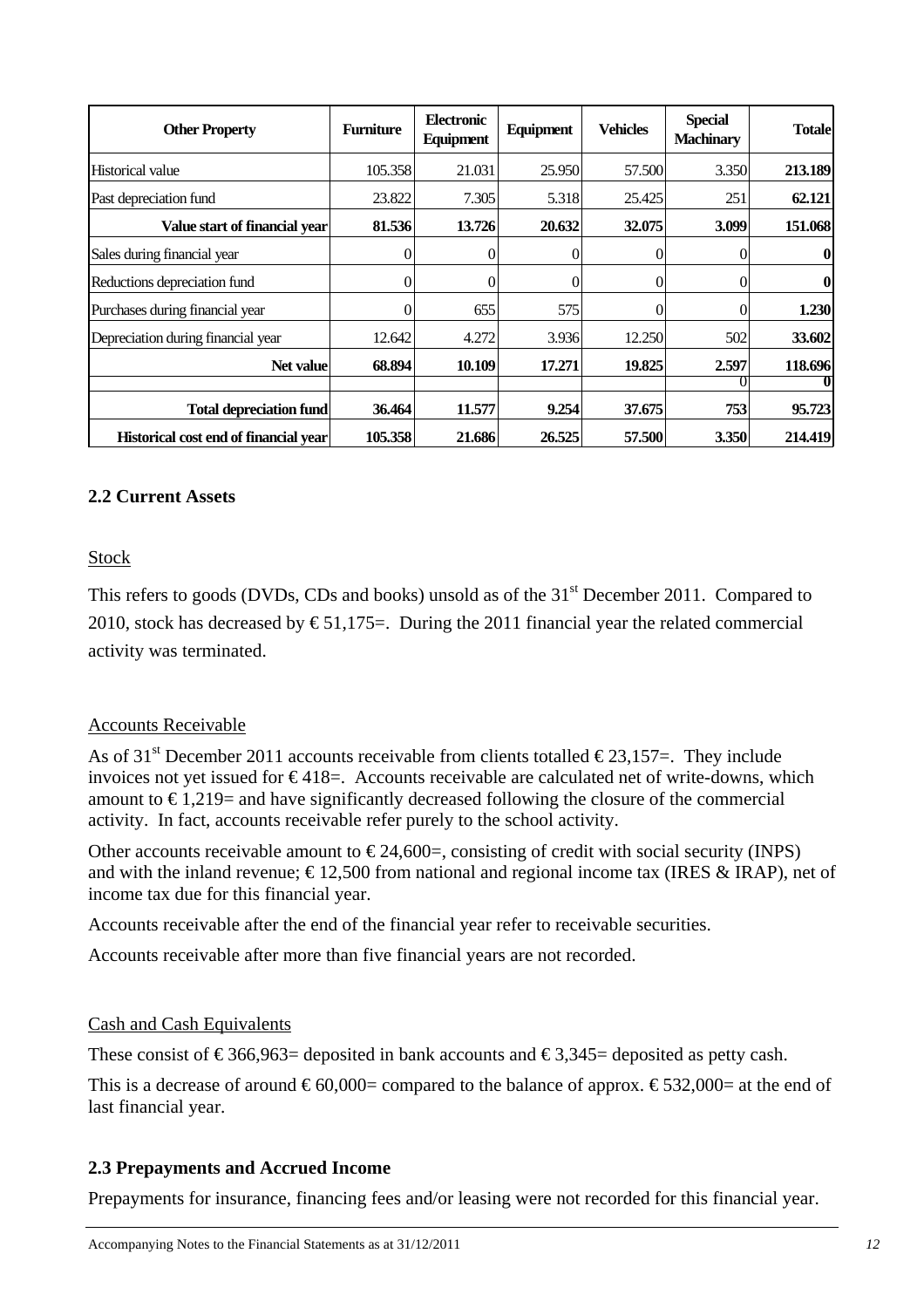## **3. NOTES ON BALANCE SHEET ITEMS UNDER 'EQUITY & LIABILITIES'**

#### **3.1 Equity**

Equity has been calculated based on the following:

- the endowment fund of  $\text{\textsterling}1.950,000=$
- profit of  $\epsilon$ 201,961= brought forward from the 2010 financial year
- profit of  $\text{\textsterling}101,501$  = for the 2011 financial year

|                        | <b>Endowment</b><br>fund | <b>Other reserves</b> | <b>Profits brought</b><br>forward | <b>Profits for</b><br>financial year | <b>Totals</b> |
|------------------------|--------------------------|-----------------------|-----------------------------------|--------------------------------------|---------------|
| Value as at 31.12.2006 | 1.950.000                | $\theta$              | $\Omega$                          | 46.205                               | 1.996.205     |
| <b>Variations</b>      | $\Omega$                 | $-1$                  | 46.205                            | 250.623                              | 296.827       |
| Value as at 31.12.2007 | 1.950.000                | $-1$                  | 46.205                            | 296.828                              | 2.293.032     |
| <b>Variations</b>      | $\Omega$                 |                       | 296.828                           | $-93.305$                            | 203.524       |
| Value as at 31.12.2008 | 1.950.000                | $\Omega$              | 343.033                           | 203.523                              | 2.496.556     |
| <b>Variations</b>      | $\Omega$                 | $-1$                  | 203.523                           | 1.202.719                            | 1.406.241     |
| Value as at 31.12.2009 | 1.950.000                | $-1$                  | 546.556                           | 1.406.242                            | 3.902.797     |
| <b>Variations</b>      | $\Omega$                 |                       | 1.406.242                         | $-1.204.281$                         | 201.962       |
| Value as at 31.12.2010 | 1.950.000                | $\Omega$              | 1.952.798                         | 201.961                              | 4.104.759     |
| <b>Variarions</b>      | $\Omega$                 | $\Omega$              | 201.961                           | $-100.460$                           | 101.501       |
| Value as at 31.12.2011 | 1.950.000                | $\Omega$              | 2.154.759                         | 101.501                              | 4.206.260     |

#### **3.2 Termination Indemnities Fund**

This is made up of the real debt matured towards employees, in conformity with Italian law and national labour contracts currently in force.

Staff of the Foundation as at 31.12.2011 consists of 12 employees, of which 7 work in the school sector. In the course of the year the employees working for the closed commercial activity handed in their notice.

Payments refer to taxes due on the termination indemnities fund.

| Year                    | 2011      | <b>2010</b> |
|-------------------------|-----------|-------------|
| Initial value           | 22.678    | 15.482      |
| Allocation for the year | 12.997    | 12.634      |
| Payments                | $5.107 -$ | 5.438       |
| <b>Final value</b>      | 30.568    | 22.678      |

#### **3.3 Accounts Payable**

Reported below are the transactions for the financial year relating to this category.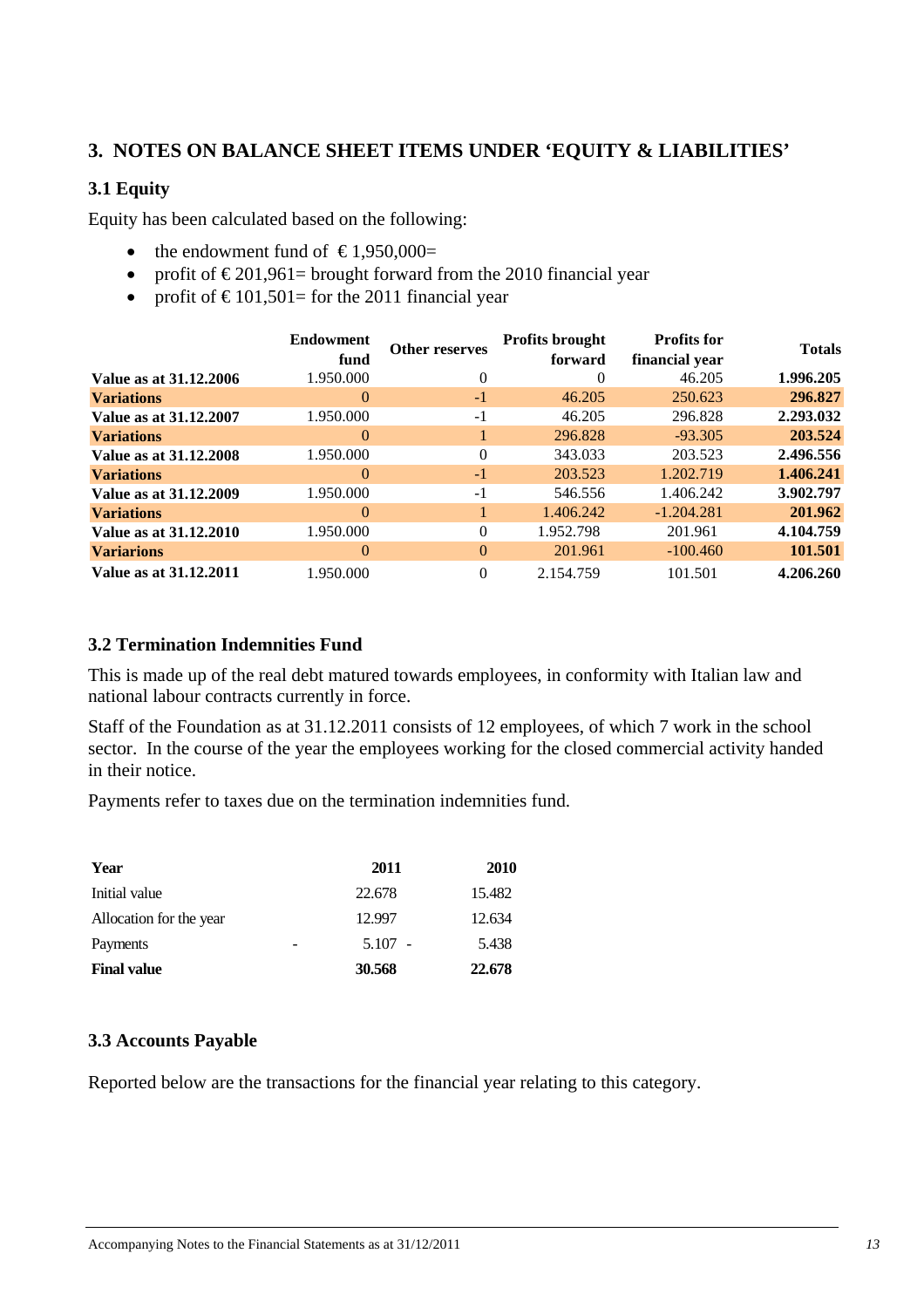| <b>Description</b>              | Value start financial<br>year | Increase (+) Decrease<br>(-) | Value financial year<br>end |
|---------------------------------|-------------------------------|------------------------------|-----------------------------|
| Payable within 12 months        |                               |                              |                             |
| to suppliers                    | 62.463                        | $-25$                        | 62.438                      |
| for taxes                       | 19.089                        | $-14.450$                    | 4.639                       |
| to social security institutions | 10.686                        | $-527$                       | 10.159                      |
| various                         | 119.957                       | $-17.332$                    | 102.625                     |
| Payable <b>after</b> 12 months  |                               |                              |                             |
| for financing                   |                               |                              | 0                           |
| Total                           | 212.195                       | $-32.334$                    | 179.861                     |

Debts towards suppliers include  $\epsilon$ 28,220= for invoices yet to be received.

Tax debts comprise IRPEF withholding tax in relation to the last month of the year, paid in January 2012.

Social security debts include the amount due to the relevant institutions for the last month of the 2011 financial year and paid in January 2012.

Debts various include  $\epsilon$ 19.927= payable to employees (unused holidays and 14<sup>th</sup> month etc.). royalty payments of  $\epsilon$ 55,383= for the 2011 financial year and other modest amounts.

#### **3.4 Accruals and Deferred Income**

Deferred income refers to income from the school activity amounting to  $\epsilon$ 9,050=, invoiced in 2011 but relative to 2012.

## **4. MEMORANDUM ACCOUNTS (i.e. authorised but not contracted for)**

The bank guarantee relates to the  $\epsilon$ 100,000= contribution from the Regione Piemeonte.

The Leasing account refers to remaining commitments (installments) on the school buses, net of the redemption amount.

## **5. NOTES ON ITEMS OF THE INCOME AND CHARGES STATEMENT**

The income and charges statement includes all the activities of the Foundation, including the commercial activity. A sectional income and charges statement is included in the Financial Report, as required by Italian fiscal norms, highlighting separately the results obtained from the institutional activity and the commercial activity.

#### **5.1 Income from Operating Activity**

*Revenue from Sales and Services*: this amounts to  $\epsilon$ 400,034= and relate to the commercial activity (this includes the school activity but not revenue from indirect sales i.e. deriving from the licence agreement). This is a decrease of about 31 thousand compared to the previous financial year.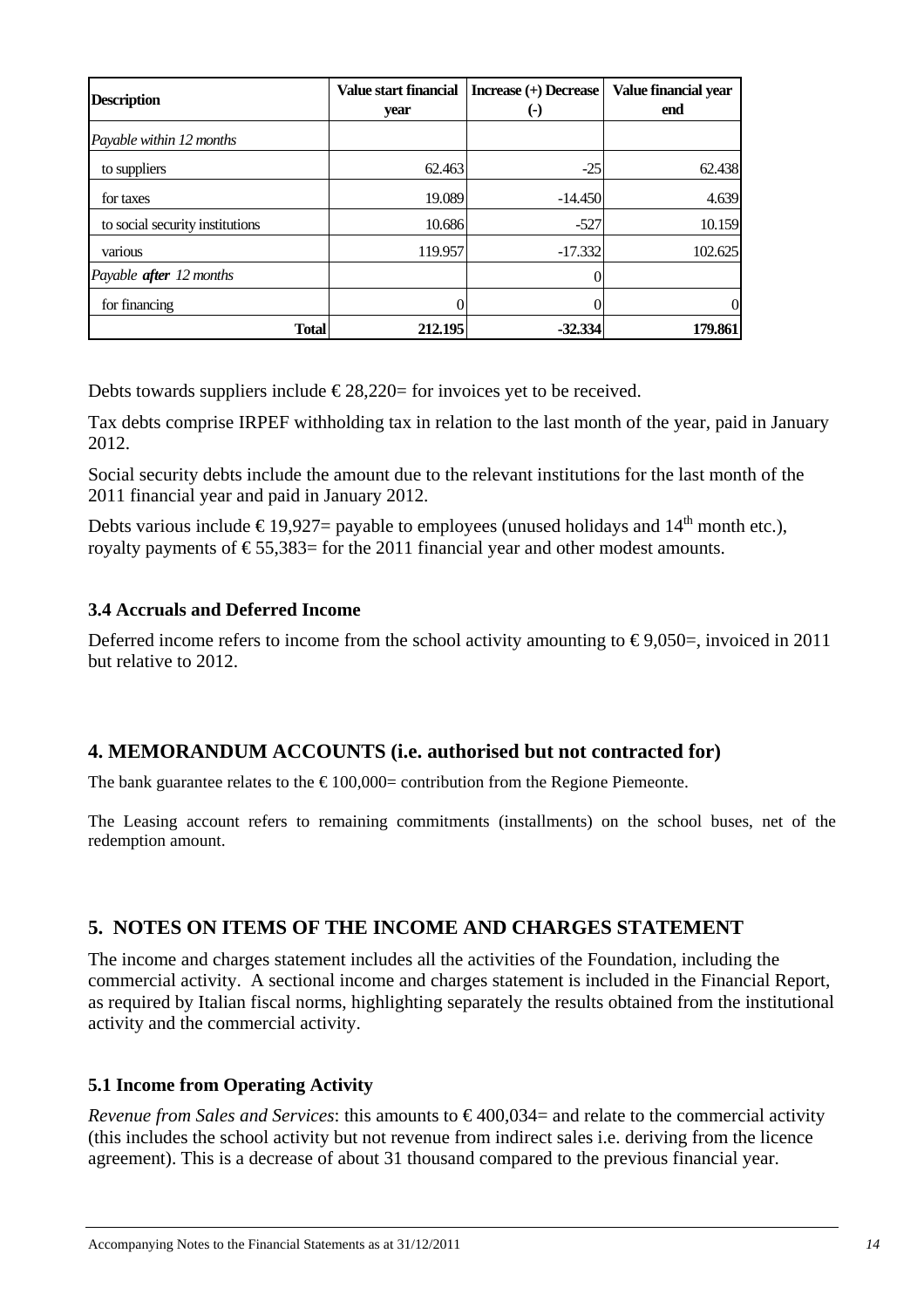*Other Operation Income*: this refers to  $\epsilon$ 735,169= in donations received including those from participants at events held in Cabella during the financial year and those deriving from the international fundraising efforts. It also includes  $\epsilon$ 72,800= that came in as indirect sales.

See Appendix II for a more detailed breakdown of income.

## **5.2 Charges from Operating Activity**

*Raw Materials and Consumables:* a total of  $\epsilon$ 33,055=, significantly less than last financial year due to the closure of the commercial activity selling books and DVDs.

*Services*: the most significant items in this category are (i) consultancy fees relating to the commercial activities (189 thousand Euros) and (ii) service charges (telephone, gas, electricity etc.). Also included in this category are (iii) the royalties payable on direct sales ( $\epsilon$ 55,467=). The amount has decreased by about 140 thousand Euros compared to last financial year.

*Use of Third Party Assets:* this refers principally to (i)  $\epsilon$  20,418 = for the rent of the warehouse for the Commercial Unit ( $\epsilon$ 3,800=), extra staff lodgings and of additional space and facilities (gym, meeting rooms, kitchens, toilet facilities etc.) on the occasion of international events and seminars. It also includes (ii) the cost of leasing the school buses ( $\text{\textsterling}13,868=$  for the lease started in 2009 and  $\text{\textsterling}17.912$  for the lease started in 2010).

*Other Operating Expenses*: the main items in this category are made up of wages and expenses of collaborators and consumables relating to the upkeep of the properties. The rest is largely made up of costs associated with the school activity (food, school supplies) and also stationary, stamps and other taxes.

## **5.3 Financial Income and Charges**

This relates to bank charges and bank interest (positive and negative).

## **5.4 Extraordinary Income and Charges**

*Income*: this relates to the amount resulting from Mrs. Srivastava's estate renouncing its claim to the royalties due for 2010. It also includes the reduction in the write-downs fund set aside in 2010 in the light of credit previously considered at risk.

*Income***:** this relates to very modest amounts.

## **5.5 Profit (Loss) for the Financial Year**

*Income Tax* includes IRES (national taxes) of  $\epsilon$ 5,250= and IRAP (regional taxes) of  $\epsilon$ 4,000= for the financial year, applied only to the commercial activity and the properties owned.

*Profit (or Loss) for the Period* amounts to  $\epsilon$ 101,501=.

The present financial report, made up of the Balance Sheet, Income and Charges Statement and Notes to the Financial Statements, are a true and accurate reflection of the financial position and financial performance of the Foundation, including profit and loss for the period, and are the result of the ledger entries for the financial year 2011.

*Aldo Antonino Gandolfi*  President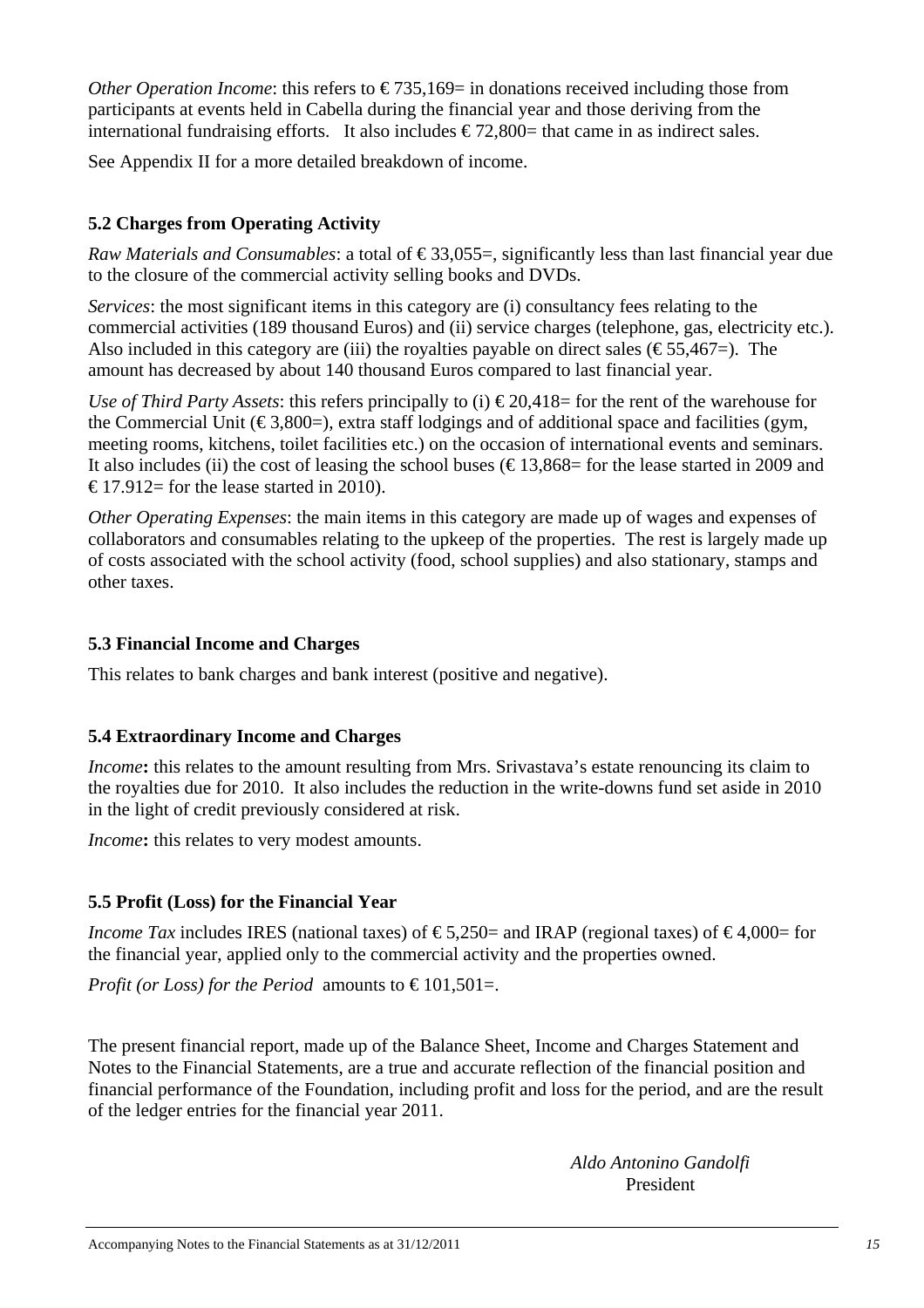## **BOARD OF AUDITORS REPORT**

# **FINANCIAL REPORT FOR THE YEAR ENDING 31ST DECEMBER 2011 OF THE SHRI MATAJI NIRMALA DEVI SAHAJA YOGA WORLD FOUNDATION**

The Board of Auditors received the 2011 Financial Report from the Board of Directors comprising:

- Balance Sheet,
- Income and Charges Statements,
- Accompanying Notes,
- Cash Flow Statement.

It was given sufficient time to prepare its report and express its opinion on the content.

The responsibilities of the Board of Auditors, as per article 2409 of the Civil Code, are to carry out periodic audits and to write up reports on their outcome. During these audits we have been able to verify that the company books and accounts have been properly kept.

The Foundation manages commercial activity for which separate accounts and VAT records are kept, as required by Italian fiscal law. A separate income and charges statement related to the commercial activity is included in the financial statements.

The Foundation's 2011 Financial Report has been drawn up based on criteria established by the Accountants Commission for non-profit organizations. The year closes with a profit of  $\epsilon$ 101,501=, net of depreciation and allocations of  $\epsilon$ 45,795=. Equity on the 31<sup>st</sup> December 2011 stood at  $\epsilon$  $4,206,260 =$  compared to  $\epsilon$ 4,104,759= at the end of the previous financial year; an increase of  $\epsilon$  $101,501=$ .

The cash flow situation is shown in the cash flow statement and highlights the way in which funds were absorbed by operating activities, investments and financial activities.

The preparation and drawing up of the Financial Report is the task of the administrative body of the Foundation, while it is the responsibility of the Board of Auditors to express their professional opinion on the financial statements based on the outcome of their audit.

Having carefully audited the financial statements we can affirm that the information reported in the Balance Sheet, Income and Charges Statements and Accompanying Notes corresponds to the figures recorded in the company books, which are kept according to the norms established by Italian law and in the Foundation's statute.

The audit of the financial statements and the periodic audit of the accounts and of the bookkeeping were carried out using procedures and methodologies appropriate to the functions and the dimension of the activity, so as to provide a reasonable basis from which to express a professional opinion and to exclude the possibility of significant error.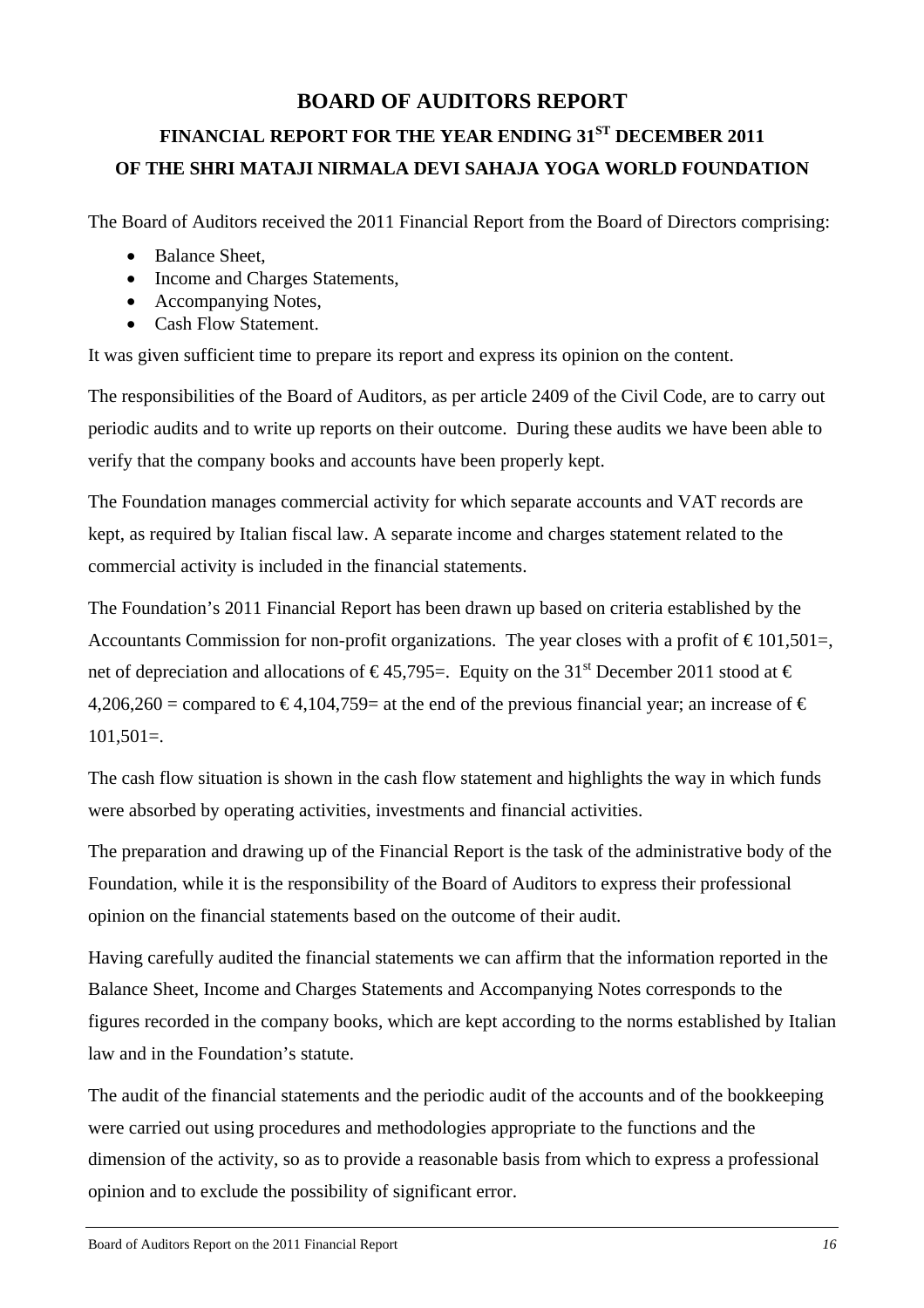The evaluation criteria adopted for the Balance Sheet and the modality in which they have been represented are substantially unchanged compared to last financial year. The criteria have been communicated to us and we can confirm that they comply with Italian accounting principles and norms.

The Accompanying Notes provide the required complementary information for a proper understanding of the financial statements and the cover statement adequately describes the activities of the Foundation.

In conclusion, we believe that the outcome of our audit shows that the Financial Report of the Shri Mataji Nirmala Devi Sahaja Yoga World Foundation for the year ending 31<sup>st</sup> December 2011 is credible, complies with the norms that govern the compilation of such a document and is an accurate statement of the assets and liabilities of the Foundation, of its financial position and of the outcome of the financial year.

As such, we invite you to approve the Financial Report for the year ending 31<sup>st</sup> December 2011.

The Board of Auditors:

*Maria Gallo Ilaria Cinotto Cristina Ciartano* 

 $7<sup>th</sup>$  June 2012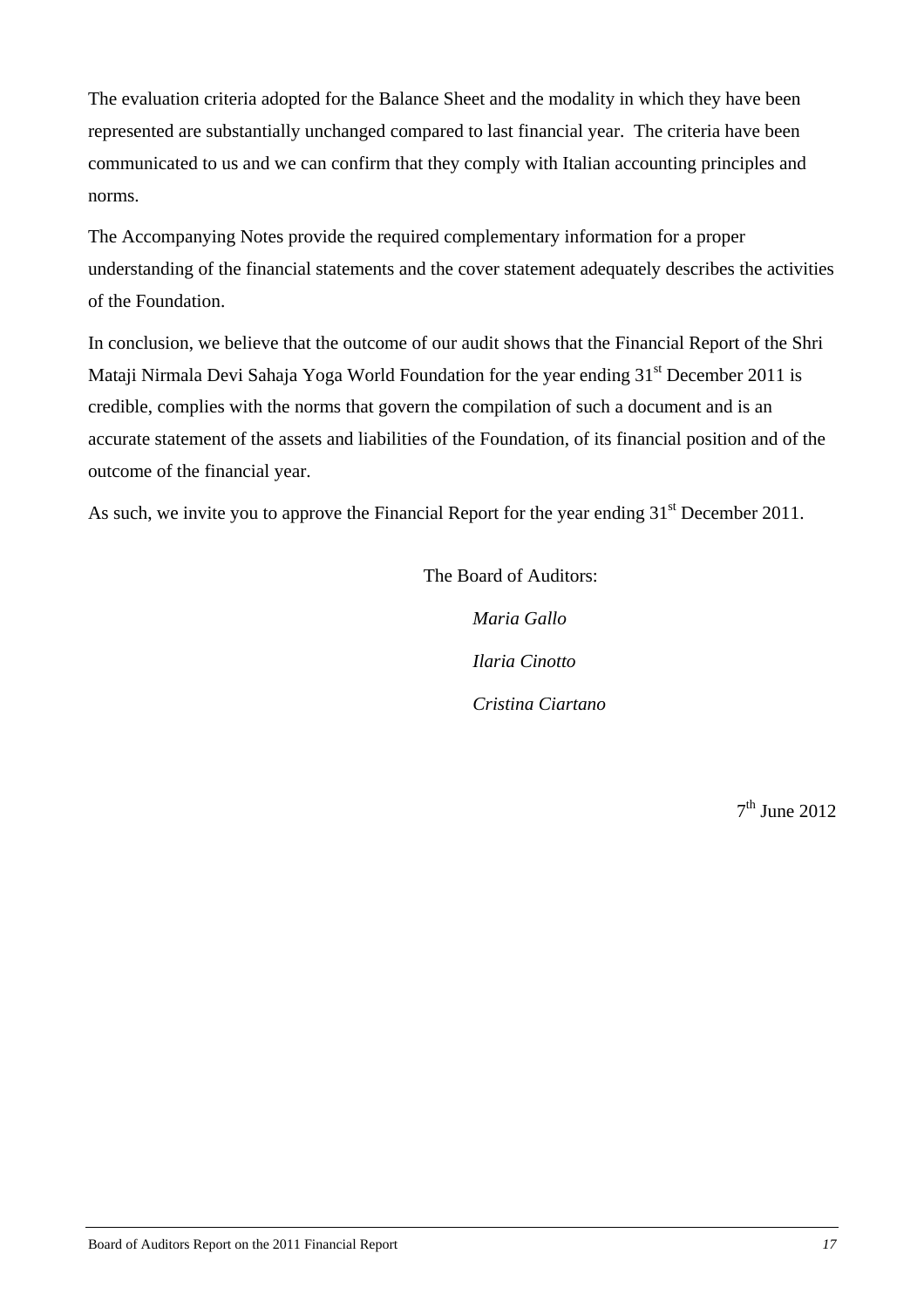## **APPENDIX 1: DETAILS TO THE INCOME CHARGES STATEMENT**

|                                     | 2011                | 2010         |
|-------------------------------------|---------------------|--------------|
| 7) SERVIZI                          | 588.350             | 729.031      |
|                                     |                     |              |
| <b>Commercial Activity</b>          | 285.093             | 334.536      |
| Freight and Transportation          | 3.072               | 3.710        |
| Gas                                 | $\theta$            | 5.287        |
| Consultants                         | 188.597             | 194.990      |
| <b>Adi</b> Consulting               | 31.232              | 59.918       |
| <b>Devi</b> Productions             | 145.151             | 107.124      |
| Springer                            | $\theta$            | 480          |
| <b>Atticom</b>                      | $\theta$            | 127          |
| <b>Bhamra Hardev</b>                | 10.827              | 25.893       |
| <b>Udar Silvia</b>                  | 1.387               | 570          |
| Visivodessing                       | $\theta$            | 878          |
| Kundala Hille                       | 525                 | 0            |
| Electricity                         | 6.208               | 10.449       |
| Telephone                           | 3.457               | 3.076        |
| Printing of Books                   | $\boldsymbol{0}$    | 864          |
| Anima                               | $\overline{\theta}$ | 167          |
| <b>Dimensions Mag</b>               | $\theta$            | 697          |
| <b>Technical Services</b>           | 26.621              | 25.940       |
| Kalladi Venkatesan                  | 20.700              | 17.250       |
| Paradine                            | 4.474               | 7.885        |
| <b>Selin</b>                        | $\theta$            | 805          |
| Eurosoft                            | 1.447               | $\theta$     |
| Collaborator wages                  | $\overline{0}$      | 21.137       |
| Royalties                           | 55.944              | 65.200       |
| Vehicles costs                      | $\boldsymbol{0}$    | 520          |
| Insurance                           | 1.194               | 3.363        |
|                                     |                     |              |
| <b>Hostel Activity</b>              | 110.161             | 56.465       |
| Meals                               | 9.448               | 8.443        |
| Insurance                           | 14.013              | 12.519       |
| Electircity                         | 7.539               | 7.874        |
| Telephone                           | 4.257               | 2.940        |
| Gas                                 | 13.675              | 2.526        |
|                                     |                     |              |
| Repairs                             | 4.632               | 7.518        |
| Consultants                         | 16.280              | 9.029        |
| Palma<br><b>Fieldwork</b> education | 16.280              | 7.484        |
| <b>Other</b>                        | 0<br>$\theta$       | 1.195<br>350 |
| Vehicle costs                       | 1.943               | 1.047        |
|                                     |                     |              |
| Collaborator wages                  | 9.378               | 3.425        |
| Expense claims                      | 28.366              | 917          |
| Licenses                            | 630                 | 227          |
|                                     |                     |              |
| <b>Institutional Activity</b>       | 193.096             | 338.030      |
| <b>Building Consultants</b>         | 22.589              | 13.728       |
| Administrative                      | 24.844              | 27.082       |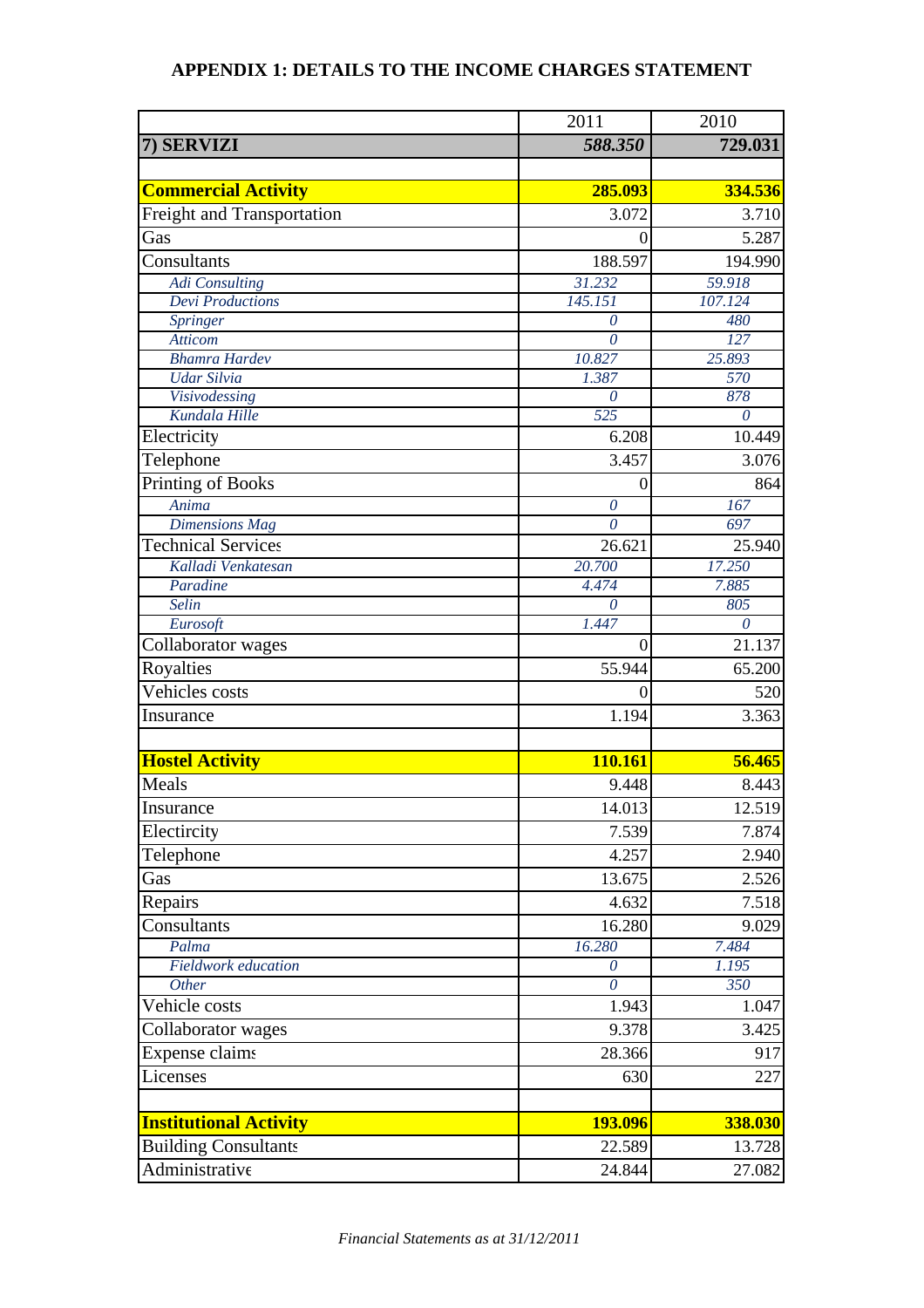## **APPENDIX 1: DETAILS TO THE INCOME CHARGES STATEMENT**

|                                       | 2011                 | 2010              |
|---------------------------------------|----------------------|-------------------|
| <b>Accountants</b>                    | 17.947               | 20.704            |
| <b>Labour Consultants</b>             | 6.897                | 6.378             |
| Repairs and maintenance               | 9.216                | 4.325             |
| Legal                                 | 22.216               | 44.641            |
| Cowan U.S.A.                          | 4.716                | 13.015            |
| <b>Studio Tosetto</b>                 | 9.126                | 18.922            |
| <b>Bonelli</b>                        | $\theta$             | 12.704            |
| <b>Adler</b>                          | 8.374                | $\theta$          |
| Notary                                | $\theta$             | 16.735            |
| Gas                                   | 25.961               | 34.729            |
| Courses                               | 126                  | 1.080             |
| <b>Building &amp; Renovation Work</b> | 13.322               | 116.365           |
| Electricity                           | 11.175               | 6.319             |
| Telephone                             | 8.941                | 16.745            |
| Insurance                             | 20.991               | 19.989            |
| <b>Bank</b> Guarantees                | 690                  | 2.000             |
| <b>Compensation Auditors</b>          | 4.496                | 4.000             |
| Collaborator wages                    | 10.467               | 21.189            |
| Other                                 | 18.062               | 9.103             |
|                                       |                      |                   |
|                                       |                      |                   |
| 8) USE OF THIRD PARTY ASSETS          | 93.206               | 172.826           |
|                                       |                      |                   |
| <b>Commercial Activity</b>            | 3.800                | 4.359             |
| Warehouse rent                        | 3.800                | 4.359             |
|                                       |                      |                   |
| <b>Hostel Activity</b>                | 33.740               | 19.314            |
| <b>Leasing School Bus</b>             | 31.780               | 18.474            |
| Rent                                  | 1.960                | 840               |
|                                       |                      |                   |
|                                       |                      |                   |
| <b>Institutional Activity</b>         | 55.666               | 149.153           |
| <b>Rental Services</b>                | 8.653                | 105.054<br>69.000 |
| <b>Italtende</b><br>Vel Car           | $\theta$<br>$\theta$ | 11.103            |
| Strutture srl                         | 8.653                | 18.066            |
| Altri                                 | 0                    | 6.885             |
| Rent of property                      | 16.619               | 34.340            |
| Appartamento Genova                   | 15.000               | 15.000            |
| <b>Hotel Posta</b>                    | $\theta$             | 13.500            |
| Spazi per eventi, riunioni ecc.       | 1.619                | 5.840             |
| Car Hire                              | 5.122                | 9.759             |
|                                       |                      |                   |
|                                       |                      |                   |
| <b>14) OTHER OPERATING EXPENSES</b>   | 194.087              | 220.362           |
| <b>Commercial Activity</b>            | 1.642                | 15.691            |
| Expense claims                        | $\theta$             | 6.731             |
|                                       |                      |                   |
| Various                               | 1.642                | 8.960             |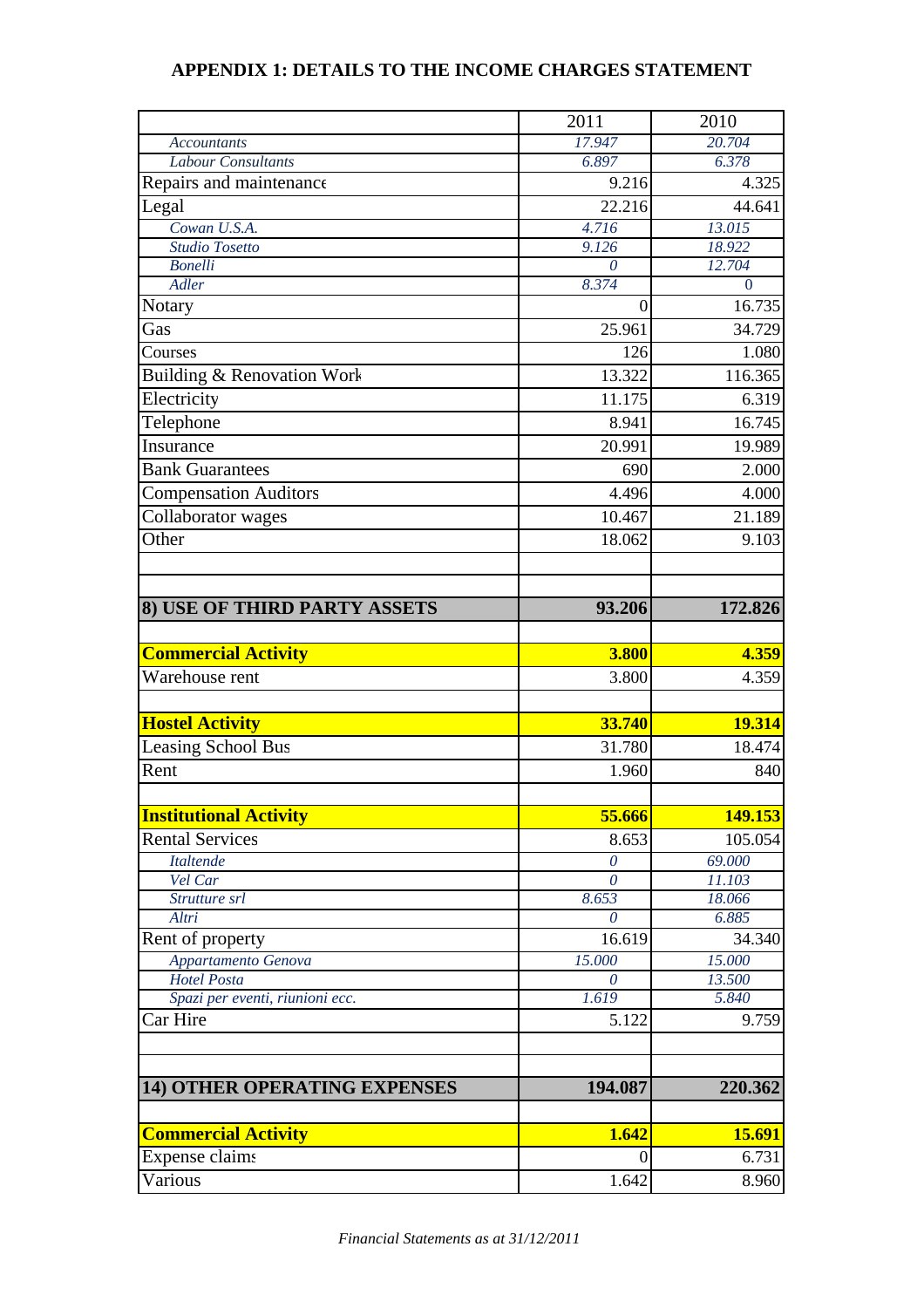## **APPENDIX 1: DETAILS TO THE INCOME CHARGES STATEMENT**

|                                       | 2011                     | 2010    |
|---------------------------------------|--------------------------|---------|
|                                       |                          |         |
| <b>Hostel Activity</b>                | 118.334                  | 86.178  |
| <b>School Materials</b>               | 6.464                    | 5.984   |
| Food & Household Goods                | 78.611                   | 57.815  |
| Water                                 | 59                       | 79      |
| Non-deductable Costs                  | 4.846                    | 5.030   |
| Petrol/Diesel                         | 7.032                    | 6.220   |
| Travel and transport                  | 15.543                   | 594     |
| Various                               | 5.779                    | 10.456  |
| <b>Institutional Activity</b>         | 74.111                   | 118.493 |
| Petrol/Diesel                         | 5.695                    | 2.999   |
|                                       |                          |         |
| Water                                 | 3.811                    | 2.124   |
| Assets worth less that $\epsilon$ 516 | 6.479                    | 6.138   |
| Non-deductable IB Course              | 2.527                    | 5.635   |
| Travel                                | 520                      | 7.338   |
| Stationary                            | 1.446                    | 3.995   |
| Supplies & Consumables                | 11.634                   | 29.705  |
| <b>Waste Disposal</b>                 | 5.694                    | 8.867   |
| <b>Expense Claims</b>                 | 10.795                   | 16.101  |
| <b>Taxes</b>                          | 10.574                   | 15.356  |
| <b>ICI</b>                            |                          | 7.300   |
| <b>TARSU</b>                          |                          | 3.900   |
| Marca da bollo                        | $\overline{\phantom{a}}$ | 256     |
| Interessi IVA trimestrale             | ä,                       | 900     |
| IVA acquisto autovmezzo               |                          | 3.000   |
| Road Tax                              | $\theta$                 | 1.374   |
| Various                               | 14.936                   | 18.861  |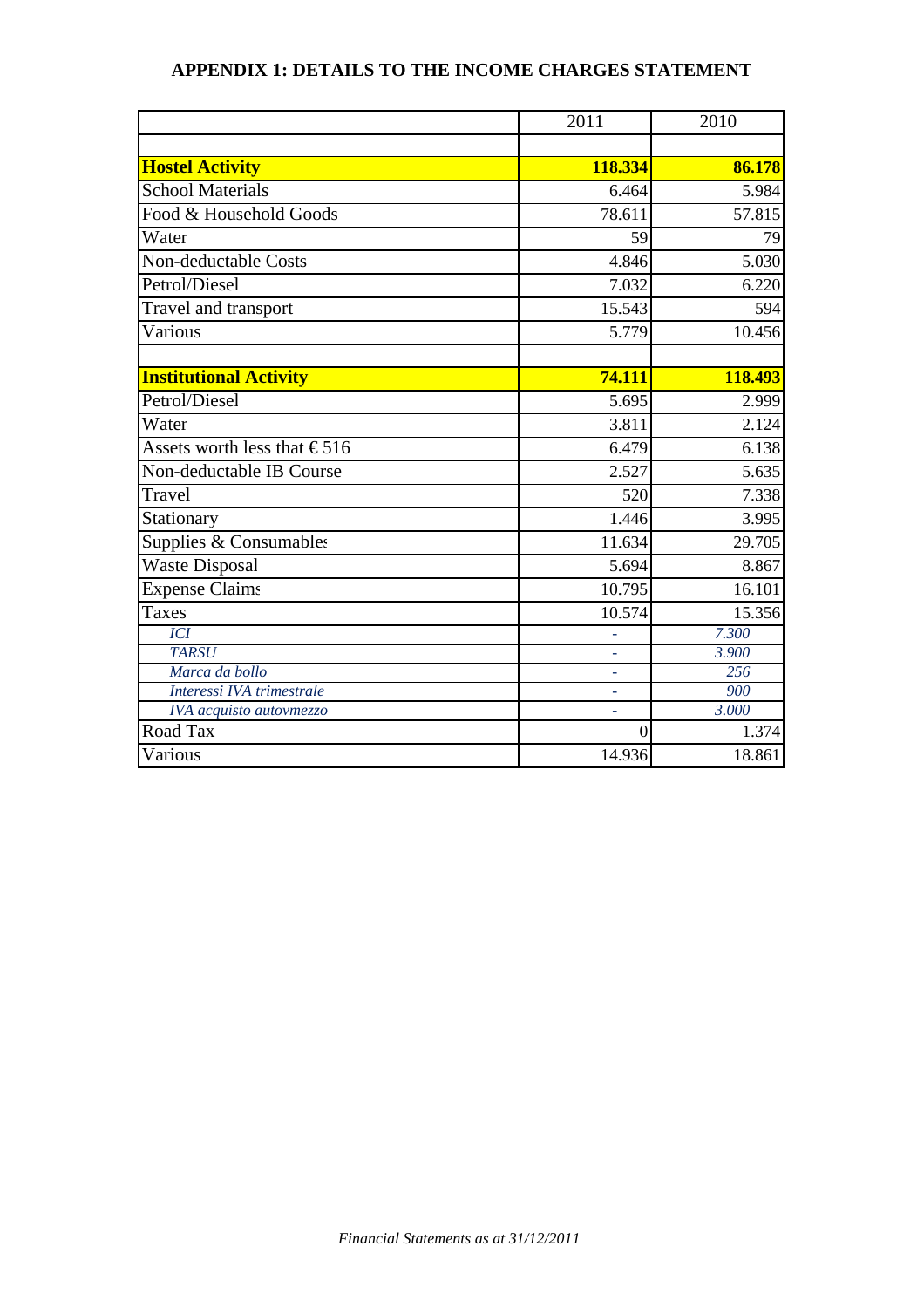## **APPENDIX II - 2011 Income Breakdown**

| Donations from International Appeal         |         | 363.246   |
|---------------------------------------------|---------|-----------|
| <i>Generic Donations</i>                    | 283.759 |           |
| Cabella Education Fund                      | 52.266  |           |
| <b>Tape Preservation Fund</b>               | 26.260  |           |
| Albera Development Fund                     | 250     |           |
| Special Projects Fund                       | 711     |           |
| Donations from Pujas & Events in Cabella    |         | 362.107   |
| <b>Commercial Unit Sales</b>                |         | 125.334   |
| Royalty Collections from License Agreements |         | 72.800    |
| School Fees                                 |         | 274.700   |
| Other                                       |         | 11.643    |
| <b>Total Income</b>                         |         | 1.209.831 |

## **Detailed Result of 2011 Fundraising Appeal (by country)**

| Country               | Amount | % contribution to<br><b>Fundraising Effort</b> |
|-----------------------|--------|------------------------------------------------|
| <b>Unknown Donors</b> | 58.044 | 16%                                            |
| Italy                 | 54.216 | 15%                                            |
| Hong Kong/China       | 38.404 | 11%                                            |
| <b>Brazil</b>         | 29.816 | 8%                                             |
| Australia             | 17.735 | 5%                                             |
| Switzerland           | 17.637 | 5%                                             |
| Austria               | 15.050 | 4%                                             |
| Belgium               | 14.776 | 4%                                             |
| Spain                 | 9.245  | 3%                                             |
| <b>USA</b>            | 8.333  | 2%                                             |
| <b>United Kingdom</b> | 8.201  | 2%                                             |
| Netherlands           | 6.337  | 2%                                             |
| Romania               | 5.897  | 2%                                             |
| France                | 5.852  | 2%                                             |
| Malta                 | 5.776  | 2%                                             |
| Turkey                | 5.280  | 1%                                             |
| Thailand              | 5.200  | 1%                                             |
| Germany               | 5.028  | 1%                                             |
| Israel                | 4.819  | 1%                                             |
| Norway                | 4.762  | 1%                                             |
| South Africa          | 4.729  | 1%                                             |
| Ukraine               | 4.651  | 1%                                             |
| Russia                | 4.385  | 1%                                             |
| <b>Czeck Republic</b> | 4.000  | 1%                                             |
| Finland               | 2.858  | 1%                                             |
| <b>New Zealand</b>    | 2.635  | 1%                                             |
| Poland                | 1.855  | $1\%$                                          |
| Singapore             | 1.850  | 1%                                             |
| Sweden                | 1.685  | 0%                                             |
| Canada                | 1.613  | 0%                                             |
| Estonia               | 1.503  | 0%                                             |
| Lithuania             | 1.385  | 0%                                             |
| Bulgaria              | 1.170  | 0%                                             |
| Japan                 | 1.100  | 0%                                             |
| Hungary               | 1.043  | 0%                                             |
| Iceland               | 1.006  | 0%                                             |
| Slovenia              | 1.000  | 0%                                             |
| Taiwan                | 1.000  | 0%                                             |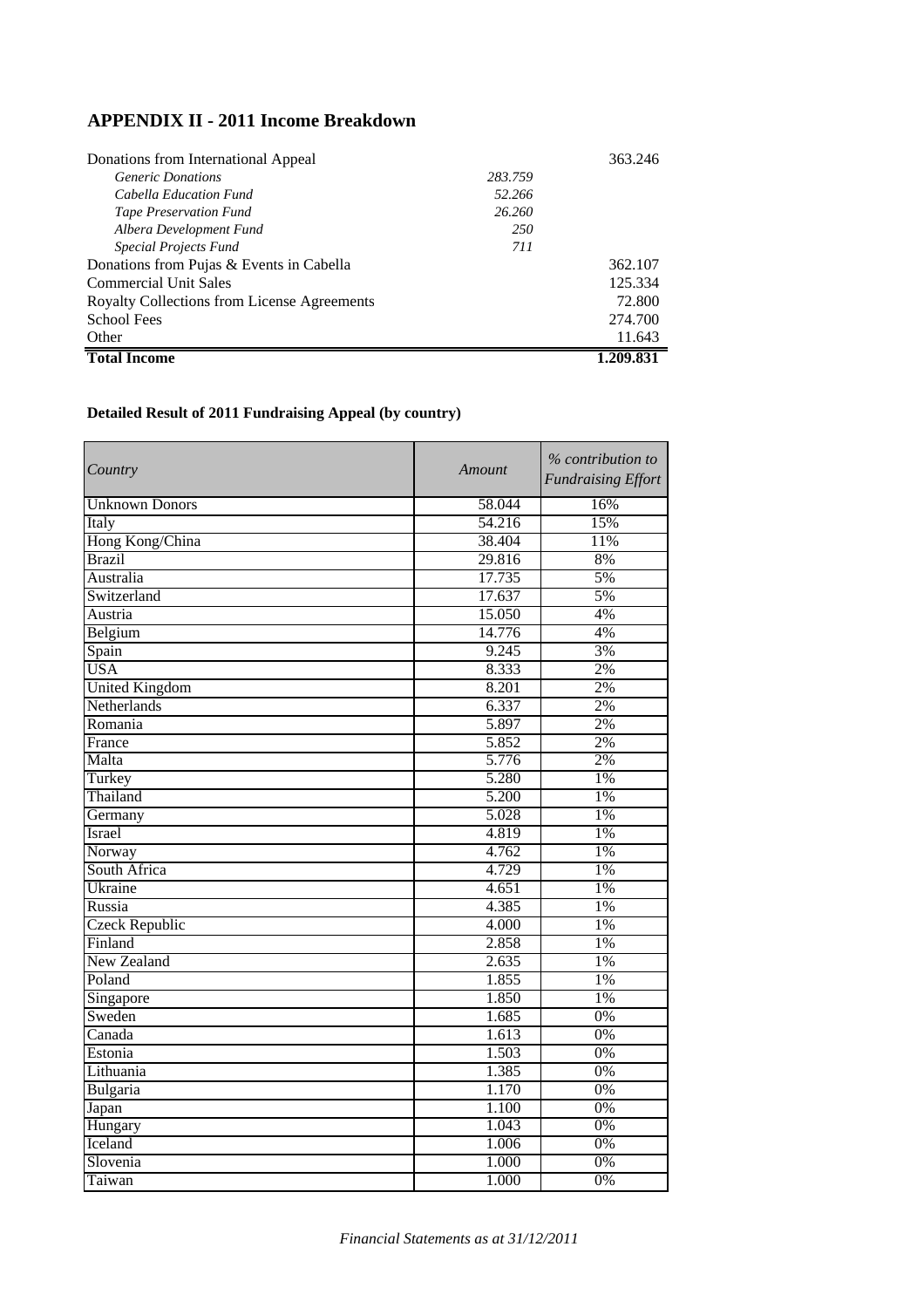| Country       | Amount  | % contribution to<br><b>Fundraising Effort</b> |
|---------------|---------|------------------------------------------------|
| Argentina     | 650     | 0%                                             |
| India         | 649     | 0%                                             |
| Nigeria       | 594     | 0%                                             |
| Aruba D.C.    | 585     | 0%                                             |
| Ireland       | 428     | 0%                                             |
| Oman          | 275     | 0%                                             |
| Dubai         | 100     | 0%                                             |
| Tunis         | 50      | $0\%$                                          |
| Luxembourg    | 30      | 0%                                             |
| Slovakia      | 10      | 0%                                             |
| <b>Totals</b> | 363.246 | 100%                                           |